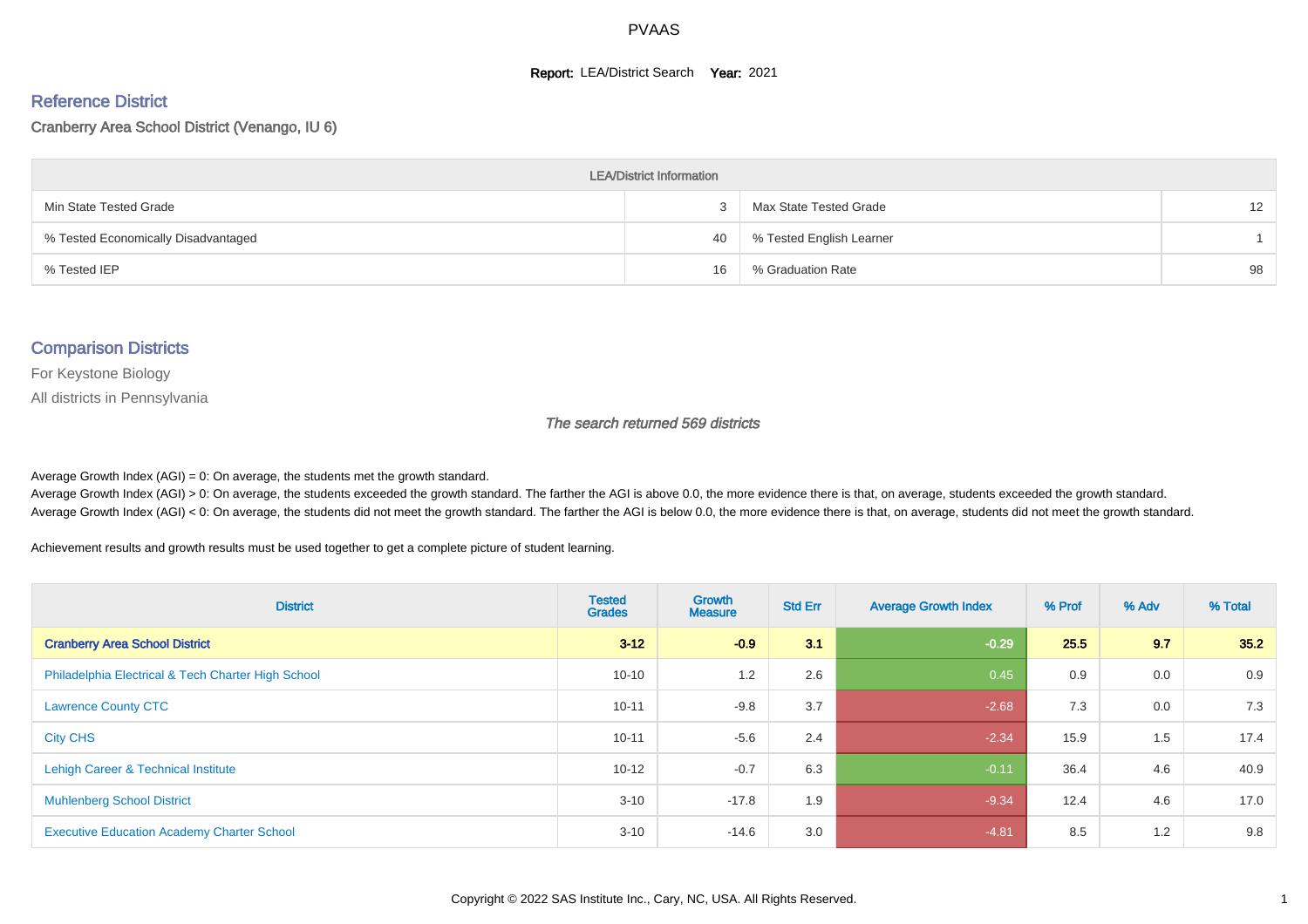| <b>District</b>                               | <b>Tested</b><br><b>Grades</b> | <b>Growth</b><br><b>Measure</b> | <b>Std Err</b> | <b>Average Growth Index</b> | % Prof | % Adv | % Total |
|-----------------------------------------------|--------------------------------|---------------------------------|----------------|-----------------------------|--------|-------|---------|
| <b>Cranberry Area School District</b>         | $3 - 12$                       | $-0.9$                          | 3.1            | $-0.29$                     | 25.5   | 9.7   | 35.2    |
| <b>Chartiers-Houston School District</b>      | $3 - 10$                       | $-16.5$                         | 3.5            | $-4.79$                     | 26.3   | 6.6   | 32.9    |
| <b>Neshannock Township School District</b>    | $3 - 10$                       | $-12.5$                         | 2.7            | $-4.73$                     | 29.0   | 13.0  | 42.0    |
| <b>Mid Valley School District</b>             | $3 - 10$                       | $-11.1$                         | 2.7            | $-4.07$                     | 28.3   | 8.1   | 36.4    |
| <b>Shikellamy School District</b>             | $3 - 10$                       | $-8.3$                          | 2.4            | $-3.42$                     | 20.8   | 18.5  | 39.2    |
| Lackawanna Trail School District              | $3 - 10$                       | $-11.0$                         | 3.3            | $-3.35$                     | 13.1   | 18.0  | 31.2    |
| <b>Wissahickon School District</b>            | $3 - 10$                       | $-5.3$                          | 1.7            | $-3.14$                     | 27.5   | 29.0  | 56.6    |
| Jefferson-Morgan School District              | $3 - 10$                       | $-12.0$                         | 3.9            | $-3.09$                     | 28.6   | 6.1   | 34.7    |
| California Area School District               | $3 - 10$                       | $-13.7$                         | 4.5            | $-3.06$                     | 41.7   | 16.7  | 58.3    |
| <b>Avonworth School District</b>              | $3 - 10$                       | $-6.2$                          | 2.3            | $-2.68$                     | 35.9   | 14.1  | 50.0    |
| <b>Antietam School District</b>               | $3 - 10$                       | $-9.5$                          | 3.7            | $-2.57$                     | 20.9   | 1.5   | 22.4    |
| <b>Carmichaels Area School District</b>       | $3 - 10$                       | $-7.0$                          | 3.1            | $-2.30$                     | 17.8   | 9.6   | 27.4    |
| <b>Yough School District</b>                  | $3 - 10$                       | $-6.2$                          | 2.7            | $-2.27$                     | 28.9   | 8.8   | 37.7    |
| <b>Wyoming Area School District</b>           | $3 - 10$                       | $-5.5$                          | 2.5            | $-2.21$                     | 32.0   | 9.6   | 41.6    |
| <b>West Middlesex Area School District</b>    | $3 - 10$                       | $-7.4$                          | 3.5            | $-2.11$                     | 32.0   | 9.6   | 41.6    |
| <b>Cambria Heights School District</b>        | $3 - 10$                       | $-6.2$                          | 2.9            | $-2.11$                     | 25.0   | 13.0  | 38.0    |
| <b>Sto-Rox School District</b>                | $3 - 10$                       | $-7.0$                          | 3.5            | $-1.99$                     | 3.2    | 0.0   | $3.2\,$ |
| <b>Shanksville-Stonycreek School District</b> | $3 - 10$                       | $-8.6$                          | 5.5            | $-1.55$                     | 17.6   | 23.5  | 41.2    |
| <b>Troy Area School District</b>              | $3 - 10$                       | $-4.7$                          | 3.2            | $-1.46$                     | 22.8   | 16.5  | 39.2    |
| <b>Northeast Bradford School District</b>     | $3 - 10$                       | $-5.0$                          | 3.7            | $-1.35$                     | 30.6   | 4.8   | 35.5    |
| <b>Rose Tree Media School District</b>        | $3 - 10$                       | $-2.8$                          | 2.1            | $-1.33$                     | 35.2   | 29.6  | 64.8    |
| <b>Beaver Area School District</b>            | $3 - 10$                       | $-3.0$                          | 2.5            | $-1.16$                     | 25.8   | 27.8  | 53.6    |
| <b>Harmony Area School District</b>           | $3 - 10$                       | $-5.7$                          | 5.0            | $-1.13$                     | 33.3   | 0.0   | 33.3    |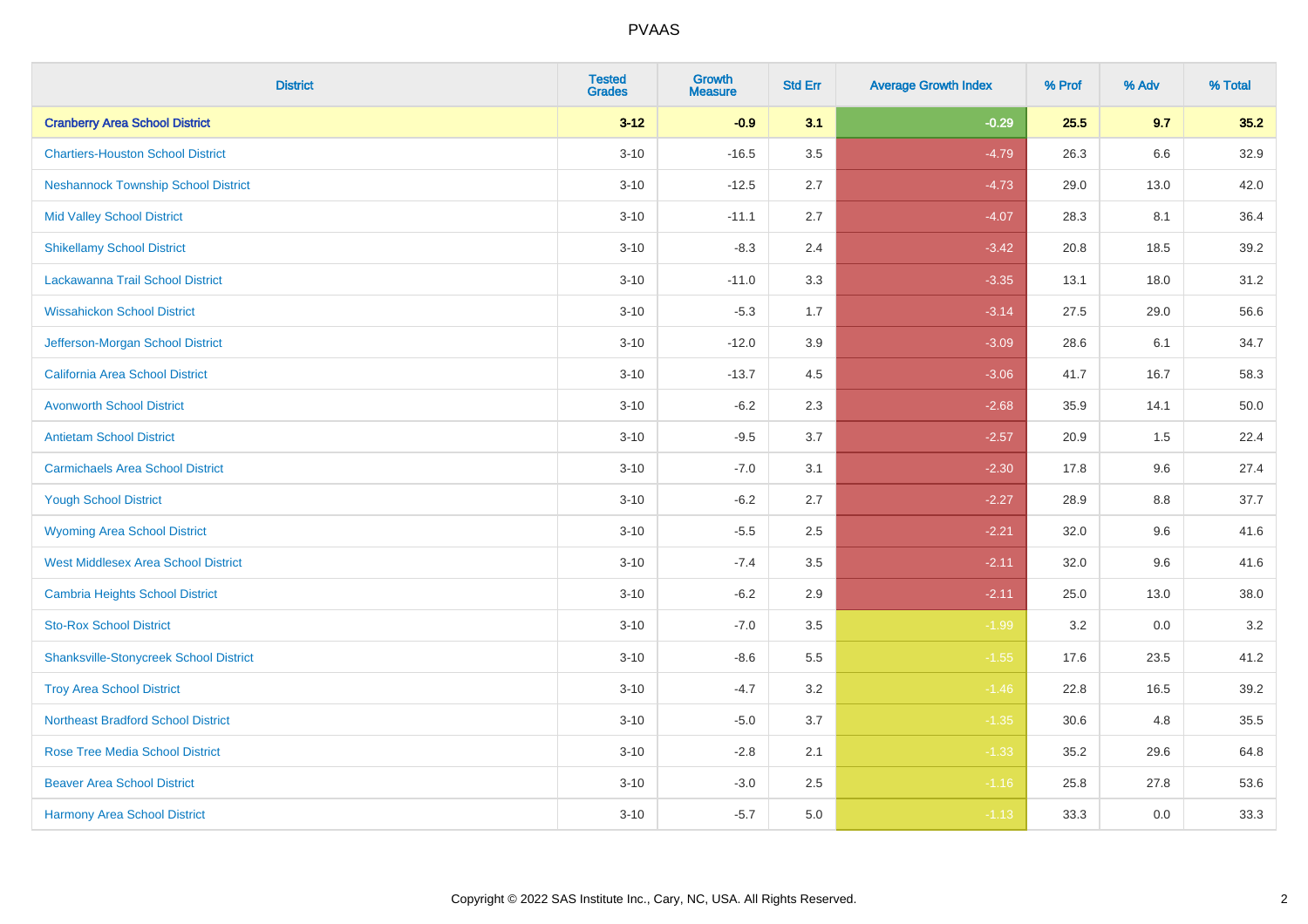| <b>District</b>                            | <b>Tested</b><br><b>Grades</b> | <b>Growth</b><br><b>Measure</b> | <b>Std Err</b> | <b>Average Growth Index</b> | % Prof | % Adv | % Total |
|--------------------------------------------|--------------------------------|---------------------------------|----------------|-----------------------------|--------|-------|---------|
| <b>Cranberry Area School District</b>      | $3 - 12$                       | $-0.9$                          | 3.1            | $-0.29$                     | 25.5   | 9.7   | 35.2    |
| <b>Moshannon Valley School District</b>    | $3 - 10$                       | $-5.1$                          | 4.6            | $-1.12$                     | 25.0   | 12.5  | 37.5    |
| <b>Mahanoy Area School District</b>        | $3 - 10$                       | $-3.4$                          | 3.1            | $-1.07$                     | 21.4   | 8.6   | 30.0    |
| <b>Northwest Area School District</b>      | $3 - 10$                       | $-3.2$                          | 3.3            | $-0.97$                     | 30.4   | 13.0  | 43.5    |
| <b>Propel Charter School-Montour</b>       | $3 - 10$                       | $-3.4$                          | 3.6            | $-0.93$                     | 7.7    | 0.0   | 7.7     |
| <b>Mount Union Area School District</b>    | $3 - 10$                       | $-2.5$                          | 2.8            | $-0.89$                     | 19.8   | 5.8   | 25.6    |
| <b>Reynolds School District</b>            | $3 - 10$                       | $-3.0$                          | 3.5            | $-0.87$                     | 27.3   | 9.1   | 36.4    |
| <b>Carbondale Area School District</b>     | $3 - 10$                       | $-2.8$                          | 3.2            | $-0.87$                     | 27.5   | 2.9   | 30.4    |
| <b>Valley Grove School District</b>        | $3 - 10$                       | $-4.0$                          | 5.5            | $-0.72$                     | 68.4   | 15.8  | 84.2    |
| <b>Tri-Valley School District</b>          | $3 - 10$                       | $-2.7$                          | 3.9            | $-0.69$                     | 31.0   | 9.5   | 40.5    |
| <b>Monessen City School District</b>       | $3 - 10$                       | $-3.9$                          | 5.6            | $-0.69$                     | 21.0   | 10.5  | 31.6    |
| <b>Southeastern Greene School District</b> | $3 - 10$                       | $-2.3$                          | 4.4            | $-0.53$                     | 29.0   | 9.7   | 38.7    |
| <b>Clearfield Area School District</b>     | $3 - 10$                       | $-1.3$                          | 3.7            | $-0.34$                     | 43.9   | 24.6  | 68.4    |
| <b>MaST Community Charter School</b>       | $3 - 10$                       | $-0.9$                          | 2.5            | $-0.34$                     | 25.0   | 21.6  | 46.6    |
| <b>Ferndale Area School District</b>       | $3 - 10$                       | $-1.1$                          | 4.1            | $-0.27$                     | 21.0   | 7.9   | 29.0    |
| <b>Fort Cherry School District</b>         | $3 - 10$                       | $-0.7$                          | 3.1            | $-0.21$                     | 30.6   | 14.1  | 44.7    |
| Portage Area School District               | $3 - 10$                       | $-0.5$                          | 3.3            | $-0.14$                     | 27.0   | 20.6  | 47.6    |
| <b>Freeport Area School District</b>       | $3 - 10$                       | $-0.2$                          | 2.1            | $-0.10$                     | 37.4   | 29.8  | 67.2    |
| <b>Garnet Valley School District</b>       | $3 - 10$                       | 0.2                             | 1.7            | 0.13                        | 34.9   | 26.4  | 61.3    |
| <b>Marion Center Area School District</b>  | $3 - 10$                       | 0.8                             | 2.9            | 0.27                        | 23.3   | 11.1  | 34.4    |
| South Williamsport Area School District    | $3 - 10$                       | 0.9                             | 3.1            | 0.31                        | 38.4   | 11.6  | 50.0    |
| <b>MaST Community Charter School II</b>    | $3 - 10$                       | 1.4                             | 3.0            | 0.45                        | 16.1   | 4.6   | 20.7    |
| <b>Abington School District</b>            | $3 - 10$                       | 0.9                             | 1.6            | 0.57                        | 29.7   | 28.7  | 58.4    |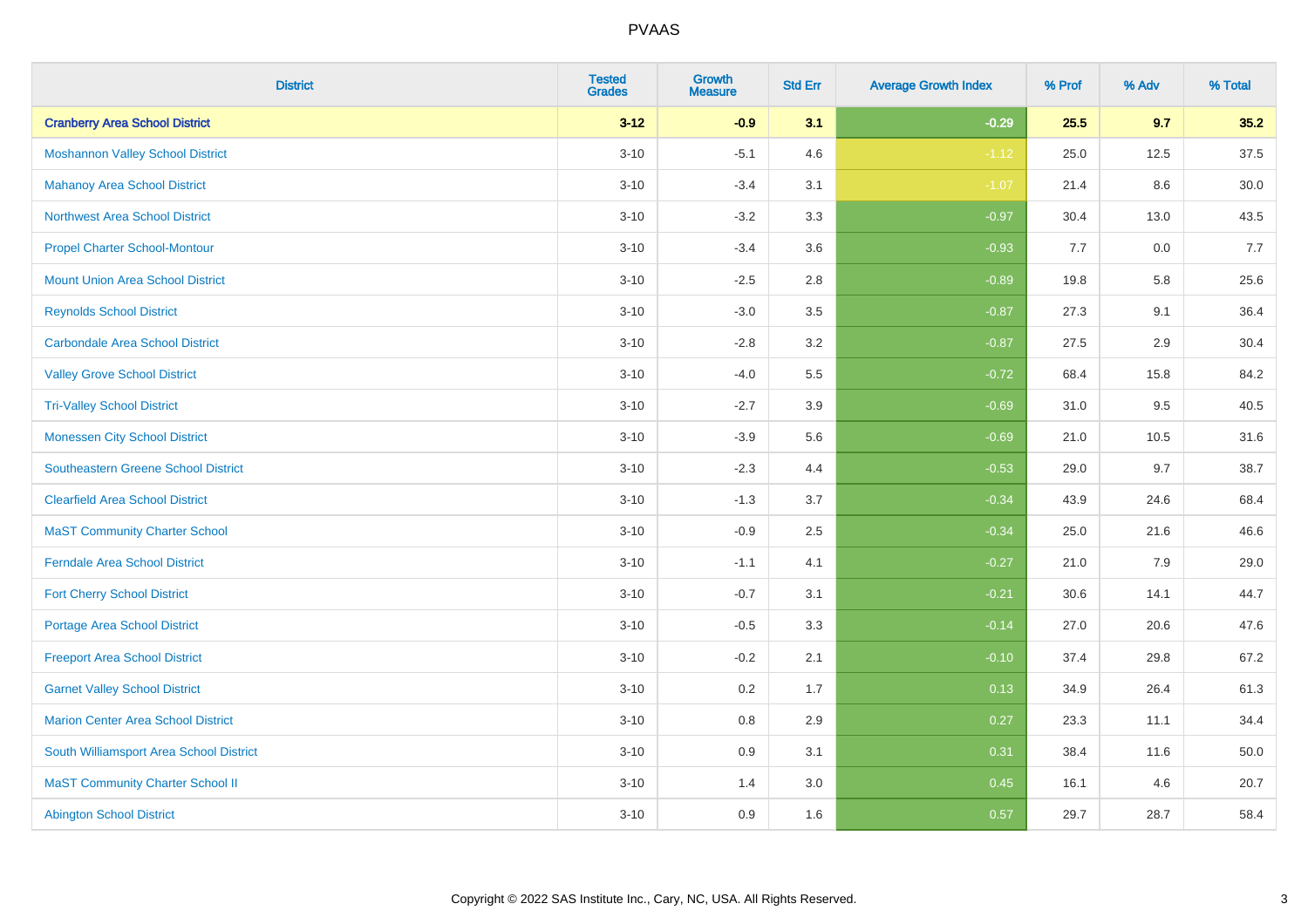| <b>District</b>                                    | <b>Tested</b><br><b>Grades</b> | <b>Growth</b><br><b>Measure</b> | <b>Std Err</b> | <b>Average Growth Index</b> | % Prof | % Adv | % Total |
|----------------------------------------------------|--------------------------------|---------------------------------|----------------|-----------------------------|--------|-------|---------|
| <b>Cranberry Area School District</b>              | $3 - 12$                       | $-0.9$                          | 3.1            | $-0.29$                     | 25.5   | 9.7   | 35.2    |
| <b>Sullivan County School District</b>             | $3 - 10$                       | 2.5                             | 4.3            | 0.58                        | 43.6   | 7.7   | 51.3    |
| <b>Bethlehem-Center School District</b>            | $3 - 10$                       | 2.1                             | 3.5            | 0.59                        | 32.3   | 4.6   | 36.9    |
| <b>Belmont Charter School</b>                      | $3 - 10$                       | 2.2                             | 3.4            | 0.64                        | 5.3    | 1.8   | 7.0     |
| <b>Centennial School District</b>                  | $3 - 10$                       | 1.5                             | 1.5            | 0.98                        | 23.6   | 12.4  | 36.0    |
| <b>Southeast Delco School District</b>             | $3 - 10$                       | 3.9                             | 3.5            | 1.12                        | 18.6   | 3.4   | 22.0    |
| <b>Bellwood-Antis School District</b>              | $3 - 10$                       | 3.5                             | 2.8            | 1.24                        | 40.9   | 19.4  | 60.2    |
| <b>Bloomsburg Area School District</b>             | $3 - 10$                       | 4.3                             | 3.4            | 1.26                        | 36.5   | 20.6  | 57.1    |
| <b>Mastery Charter School - Thomas Campus</b>      | $3 - 10$                       | 7.9                             | 5.7            | 1.39                        | 12.5   | 0.0   | 12.5    |
| <b>Central Valley School District</b>              | $3 - 10$                       | 4.7                             | 2.6            | 1.83                        | 37.8   | 18.5  | 56.3    |
| <b>Benton Area School District</b>                 | $3 - 10$                       | 8.1                             | 4.0            | 2.01                        | 35.7   | 28.6  | 64.3    |
| <b>Wallingford-Swarthmore School District</b>      | $3 - 10$                       | 5.0                             | 2.2            | 2.25                        | 33.3   | 37.1  | 70.4    |
| <b>Glendale School District</b>                    | $3 - 10$                       | 7.9                             | 3.5            | 2.25                        | 42.6   | 9.3   | 51.8    |
| <b>Commonwealth Charter Academy Charter School</b> | $3 - 10$                       | 4.2                             | 1.6            | 2.68                        | 27.0   | 15.6  | 42.5    |
| South Butler County School District                | $3 - 10$                       | 6.3                             | 2.2            | 2.80                        | 37.8   | 19.2  | 57.0    |
| Allegheny-Clarion Valley School District           | $3 - 10$                       | 12.3                            | 4.1            | 3.03                        | 33.3   | 19.0  | 52.4    |
| <b>Kane Area School District</b>                   | $3 - 10$                       | 8.8                             | 2.9            | 3.07                        | 31.4   | 19.8  | 51.2    |
| <b>Mars Area School District</b>                   | $3 - 10$                       | 6.6                             | 1.9            | 3.45                        | 36.7   | 32.4  | 69.1    |
| <b>Tredyffrin-Easttown School District</b>         | $3 - 10$                       | 8.7                             | 2.4            | 3.57                        | 35.2   | 35.8  | 71.0    |
| Maritime Academy Charter School                    | $3 - 10$                       | 13.2                            | 3.1            | 4.29                        | 24.0   | 1.3   | 25.3    |
| <b>Montrose Area School District</b>               | $3 - 10$                       | 12.3                            | 2.8            | 4.41                        | 37.8   | 28.9  | 66.7    |
| <b>Pennridge School District</b>                   | $3 - 10$                       | 7.4                             | 1.5            | 5.10                        | 32.0   | 27.6  | 59.6    |
| <b>Fleetwood Area School District</b>              | $3 - 10$                       | 10.4                            | 2.0            | 5.19                        | 31.7   | 25.8  | 57.5    |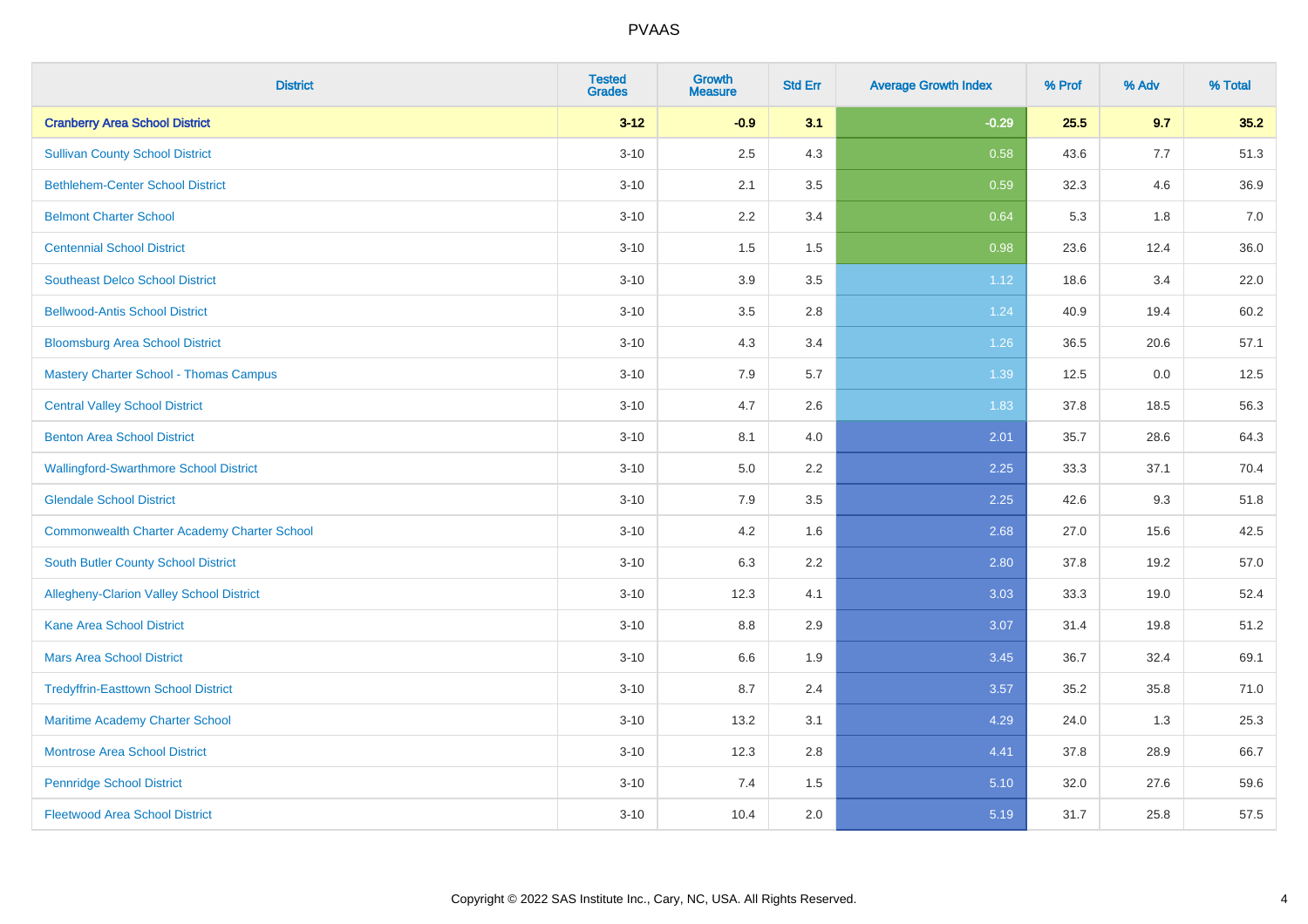| <b>District</b>                              | <b>Tested</b><br><b>Grades</b> | <b>Growth</b><br><b>Measure</b> | <b>Std Err</b> | <b>Average Growth Index</b> | % Prof | % Adv | % Total |
|----------------------------------------------|--------------------------------|---------------------------------|----------------|-----------------------------|--------|-------|---------|
| <b>Cranberry Area School District</b>        | $3 - 12$                       | $-0.9$                          | 3.1            | $-0.29$                     | 25.5   | 9.7   | 35.2    |
| <b>Avon Grove School District</b>            | $3 - 10$                       | 7.6                             | 1.4            | 5.29                        | 33.7   | 33.2  | 67.0    |
| <b>Blue Mountain School District</b>         | $3 - 10$                       | 12.2                            | 2.1            | 5.81                        | 30.7   | 26.1  | 56.8    |
| <b>Collegium Charter School</b>              | $3 - 10$                       | 21.2                            | 2.6            | 8.18                        | 25.4   | 16.4  | 41.8    |
| <b>Derry Township School District</b>        | $3 - 10$                       | 20.1                            | 2.0            | 10.20                       | 32.8   | 46.9  | 79.7    |
| <b>Pittsburgh School District</b>            | $3 - 11$                       | $-13.0$                         | 1.1            | $-12.25$                    | 16.1   | 6.5   | 22.6    |
| <b>Butler Area School District</b>           | $3 - 11$                       | $-14.1$                         | 1.5            | $-9.60$                     | 26.4   | 11.1  | 37.5    |
| <b>North Hills School District</b>           | $3 - 11$                       | $-15.8$                         | 1.8            | $-8.84$                     | 26.4   | 19.8  | 46.2    |
| <b>Cheltenham School District</b>            | $3 - 11$                       | $-17.6$                         | 2.0            | $-8.74$                     | 24.4   | 8.3   | 32.6    |
| <b>Williamsport Area School District</b>     | $3 - 11$                       | $-11.7$                         | 1.4            | $-8.29$                     | 18.2   | 10.5  | 28.7    |
| <b>Greater Latrobe School District</b>       | $3 - 11$                       | $-14.1$                         | 2.0            | $-7.14$                     | 41.0   | 12.6  | 53.6    |
| <b>Kennett Consolidated School District</b>  | $3 - 11$                       | $-10.4$                         | 1.7            | $-6.27$                     | 28.7   | 14.0  | 42.7    |
| <b>Big Beaver Falls Area School District</b> | $3 - 11$                       | $-17.9$                         | 2.8            | $-6.27$                     | 9.4    | 2.8   | 12.2    |
| <b>Coatesville Area School District</b>      | $3 - 11$                       | $-9.5$                          | 1.6            | $-5.81$                     | 12.8   | 3.3   | 16.2    |
| <b>Central Cambria School District</b>       | $3 - 11$                       | $-12.7$                         | 2.3            | $-5.61$                     | 19.4   | 7.4   | 26.9    |
| <b>Aliquippa School District</b>             | $3 - 11$                       | $-20.0$                         | 3.6            | $-5.54$                     | 1.7    | 0.0   | 1.7     |
| <b>Frazier School District</b>               | $3 - 11$                       | $-18.9$                         | 3.4            | $-5.49$                     | 18.3   | 1.4   | 19.7    |
| <b>Washington School District</b>            | $3 - 11$                       | $-15.9$                         | 2.9            | $-5.44$                     | 12.9   | 1.7   | 14.7    |
| Philadelphia Academy Charter School          | $3 - 11$                       | $-14.7$                         | 2.7            | $-5.42$                     | 21.6   | 3.9   | 25.5    |
| <b>Bristol Township School District</b>      | $3 - 11$                       | $-7.4$                          | 1.4            | $-5.32$                     | 13.8   | 4.6   | 18.4    |
| <b>Wilkes-Barre Area School District</b>     | $3 - 11$                       | $-12.4$                         | 2.4            | $-5.18$                     | 14.2   | 3.7   | 17.9    |
| <b>East Lycoming School District</b>         | $3 - 11$                       | $-10.9$                         | 2.1            | $-5.08$                     | 22.5   | 8.2   | 30.8    |
| Meyersdale Area School District              | $3 - 11$                       | $-16.1$                         | 3.3            | $-4.94$                     | 20.3   | 5.8   | 26.1    |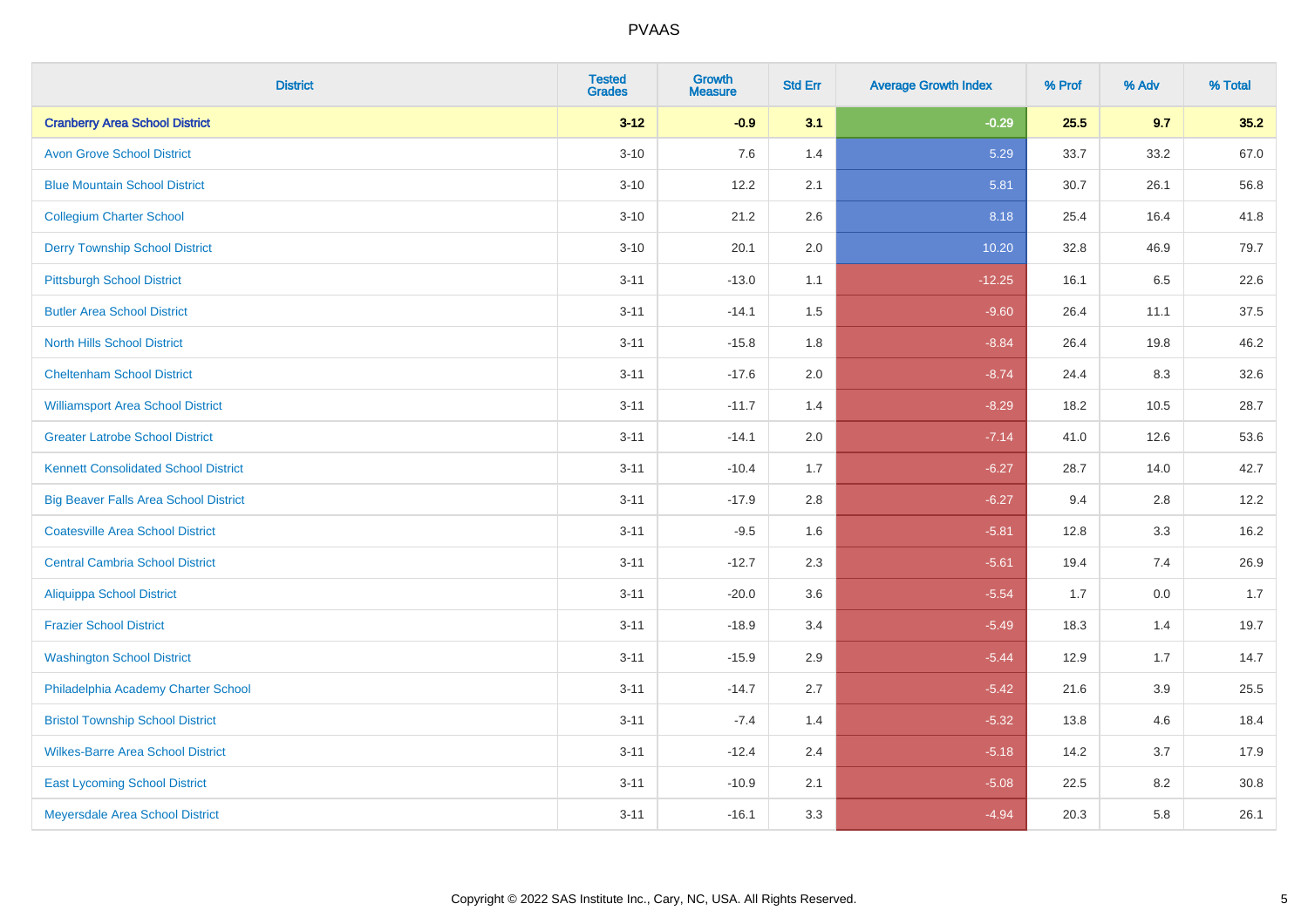| <b>District</b>                               | <b>Tested</b><br><b>Grades</b> | <b>Growth</b><br><b>Measure</b> | <b>Std Err</b> | <b>Average Growth Index</b> | % Prof | % Adv   | % Total |
|-----------------------------------------------|--------------------------------|---------------------------------|----------------|-----------------------------|--------|---------|---------|
| <b>Cranberry Area School District</b>         | $3 - 12$                       | $-0.9$                          | 3.1            | $-0.29$                     | 25.5   | 9.7     | 35.2    |
| <b>Trinity Area School District</b>           | $3 - 11$                       | $-8.7$                          | 1.8            | $-4.87$                     | 20.9   | $9.8\,$ | 30.8    |
| <b>Girard School District</b>                 | $3 - 11$                       | $-12.3$                         | 2.6            | $-4.76$                     | 29.7   | 18.9    | 48.6    |
| <b>Fannett-Metal School District</b>          | $3 - 11$                       | $-22.3$                         | 4.8            | $-4.65$                     | 16.4   | 6.6     | 23.0    |
| <b>Derry Area School District</b>             | $3 - 11$                       | $-11.8$                         | 2.6            | $-4.53$                     | 34.8   | 6.1     | 40.9    |
| <b>Northwestern School District</b>           | $3 - 11$                       | $-14.6$                         | 3.2            | $-4.51$                     | 32.5   | 13.7    | 46.2    |
| <b>Dunmore School District</b>                | $3 - 11$                       | $-12.2$                         | 2.7            | $-4.51$                     | 15.0   | 5.3     | 20.4    |
| <b>Hanover Public School District</b>         | $3 - 11$                       | $-12.4$                         | 2.7            | $-4.50$                     | 22.7   | 6.2     | 28.9    |
| Jim Thorpe Area School District               | $3 - 11$                       | $-10.9$                         | 2.4            | $-4.48$                     | 19.5   | 6.0     | 25.5    |
| <b>Greenville Area School District</b>        | $3 - 11$                       | $-13.2$                         | $3.0\,$        | $-4.45$                     | 32.1   | 4.6     | 36.7    |
| <b>Chambersburg Area School District</b>      | $3 - 11$                       | $-5.6$                          | 1.3            | $-4.42$                     | 24.2   | 15.2    | 39.4    |
| <b>General Mclane School District</b>         | $3 - 11$                       | $-10.7$                         | 2.4            | $-4.40$                     | 34.0   | 15.6    | 49.6    |
| <b>Big Spring School District</b>             | $3 - 11$                       | $-9.8$                          | 2.3            | $-4.32$                     | 23.6   | 12.9    | 36.5    |
| <b>Central Dauphin School District</b>        | $3 - 11$                       | $-5.2$                          | 1.2            | $-4.24$                     | 29.3   | 8.7     | 38.0    |
| <b>Chartiers Valley School District</b>       | $3 - 11$                       | $-9.1$                          | 2.1            | $-4.23$                     | 20.7   | 17.4    | 38.0    |
| <b>Central Fulton School District</b>         | $3 - 11$                       | $-13.3$                         | 3.2            | $-4.20$                     | 18.1   | 9.7     | 27.8    |
| <b>Williamsburg Community School District</b> | $3 - 11$                       | $-16.9$                         | 4.1            | $-4.14$                     | 22.4   | 0.0     | 22.4    |
| <b>Moniteau School District</b>               | $3 - 11$                       | $-11.8$                         | 2.9            | $-4.07$                     | 22.6   | 5.0     | 27.6    |
| <b>Mcguffey School District</b>               | $3 - 11$                       | $-12.1$                         | 3.0            | $-4.06$                     | 12.8   | 5.9     | 18.6    |
| <b>Southmoreland School District</b>          | $3 - 11$                       | $-12.5$                         | 3.1            | $-4.04$                     | 33.3   | 15.5    | 48.8    |
| <b>Milton Area School District</b>            | $3 - 11$                       | $-10.1$                         | 2.5            | $-4.04$                     | 23.0   | 11.3    | 34.2    |
| <b>Deer Lakes School District</b>             | $3 - 11$                       | $-10.0$                         | 2.5            | $-4.02$                     | 27.7   | 9.9     | 37.6    |
| <b>Ellwood City Area School District</b>      | $3 - 11$                       | $-12.5$                         | 3.1            | $-4.00$                     | 26.7   | 8.7     | 35.4    |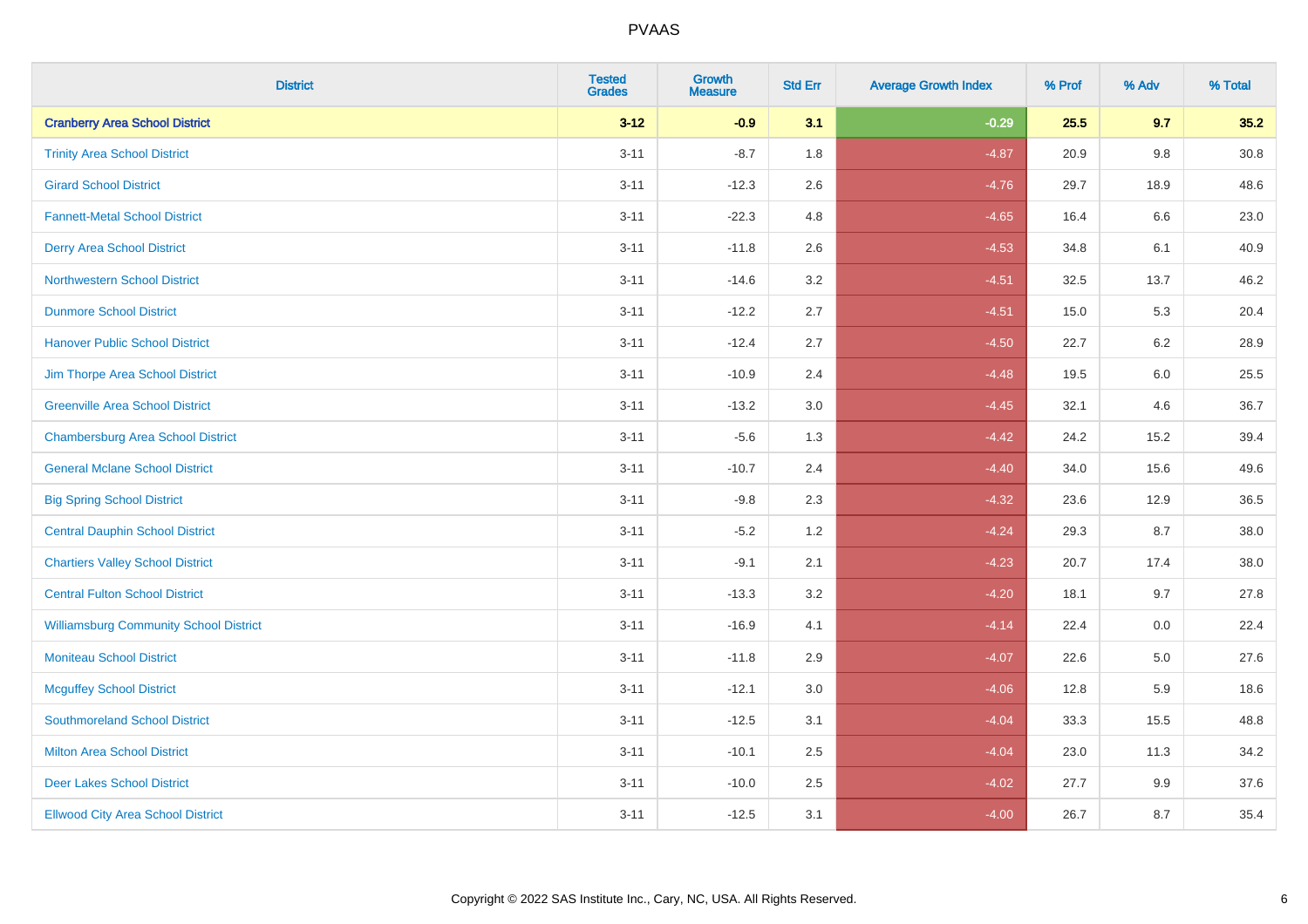| <b>District</b>                           | <b>Tested</b><br><b>Grades</b> | <b>Growth</b><br><b>Measure</b> | <b>Std Err</b> | <b>Average Growth Index</b> | % Prof | % Adv | % Total |
|-------------------------------------------|--------------------------------|---------------------------------|----------------|-----------------------------|--------|-------|---------|
| <b>Cranberry Area School District</b>     | $3 - 12$                       | $-0.9$                          | 3.1            | $-0.29$                     | 25.5   | 9.7   | 35.2    |
| <b>Plum Borough School District</b>       | $3 - 11$                       | $-9.4$                          | 2.4            | $-3.98$                     | 32.9   | 27.4  | 60.4    |
| <b>Windber Area School District</b>       | $3 - 11$                       | $-11.9$                         | 3.0            | $-3.94$                     | 41.0   | 10.3  | 51.3    |
| <b>Bethlehem Area School District</b>     | $3 - 11$                       | $-4.5$                          | 1.1            | $-3.91$                     | 20.4   | 11.3  | 31.7    |
| <b>Tacony Academy Charter School</b>      | $3 - 11$                       | $-12.9$                         | 3.3            | $-3.90$                     | 8.6    | 1.4   | 10.0    |
| <b>Pittston Area School District</b>      | $3 - 11$                       | $-8.2$                          | 2.2            | $-3.75$                     | 26.7   | 14.8  | 41.5    |
| <b>Mohawk Area School District</b>        | $3 - 11$                       | $-10.5$                         | $2.8\,$        | $-3.75$                     | 35.1   | 10.6  | 45.7    |
| <b>Shade-Central City School District</b> | $3 - 11$                       | $-14.6$                         | 4.0            | $-3.68$                     | 9.6    | 0.0   | 9.6     |
| Morrisville Borough School District       | $3 - 11$                       | $-13.1$                         | 3.7            | $-3.52$                     | 4.9    | 1.6   | 6.6     |
| Mechanicsburg Area School District        | $3 - 11$                       | $-5.7$                          | 1.6            | $-3.48$                     | 35.1   | 16.0  | 51.2    |
| <b>South Park School District</b>         | $3 - 11$                       | $-8.8$                          | 2.5            | $-3.46$                     | 28.1   | 17.0  | 45.2    |
| <b>Burgettstown Area School District</b>  | $3 - 11$                       | $-11.2$                         | 3.2            | $-3.46$                     | 16.0   | 2.7   | 18.7    |
| <b>Ligonier Valley School District</b>    | $3 - 11$                       | $-10.8$                         | 3.1            | $-3.43$                     | 34.1   | 5.8   | 39.9    |
| <b>Mount Carmel Area School District</b>  | $3 - 11$                       | $-7.9$                          | 2.3            | $-3.38$                     | 18.2   | 4.4   | 22.6    |
| East Stroudsburg Area School District     | $3 - 11$                       | $-4.9$                          | 1.4            | $-3.38$                     | 22.7   | 12.5  | 35.2    |
| <b>Riverview School District</b>          | $3 - 11$                       | $-13.0$                         | 4.0            | $-3.29$                     | 43.1   | 7.8   | 51.0    |
| <b>Canon-Mcmillan School District</b>     | $3 - 11$                       | $-5.0$                          | 1.5            | $-3.25$                     | 30.8   | 28.5  | 59.3    |
| <b>Somerset Area School District</b>      | $3 - 11$                       | $-7.6$                          | 2.4            | $-3.17$                     | 21.0   | 14.5  | 35.5    |
| <b>Parkland School District</b>           | $3 - 11$                       | $-3.7$                          | 1.2            | $-3.17$                     | 31.4   | 30.6  | 62.0    |
| <b>Keystone Oaks School District</b>      | $3 - 11$                       | $-7.2$                          | 2.3            | $-3.14$                     | 30.0   | 11.1  | 41.0    |
| <b>Hanover Area School District</b>       | $3 - 11$                       | $-14.7$                         | 4.7            | $-3.13$                     | 12.1   | 3.0   | 15.2    |
| <b>Greensburg Salem School District</b>   | $3 - 11$                       | $-6.9$                          | 2.2            | $-3.06$                     | 30.3   | 13.3  | 43.6    |
| Gettysburg Area School District           | $3 - 11$                       | $-6.0$                          | 2.0            | $-3.02$                     | 28.8   | 19.6  | 48.5    |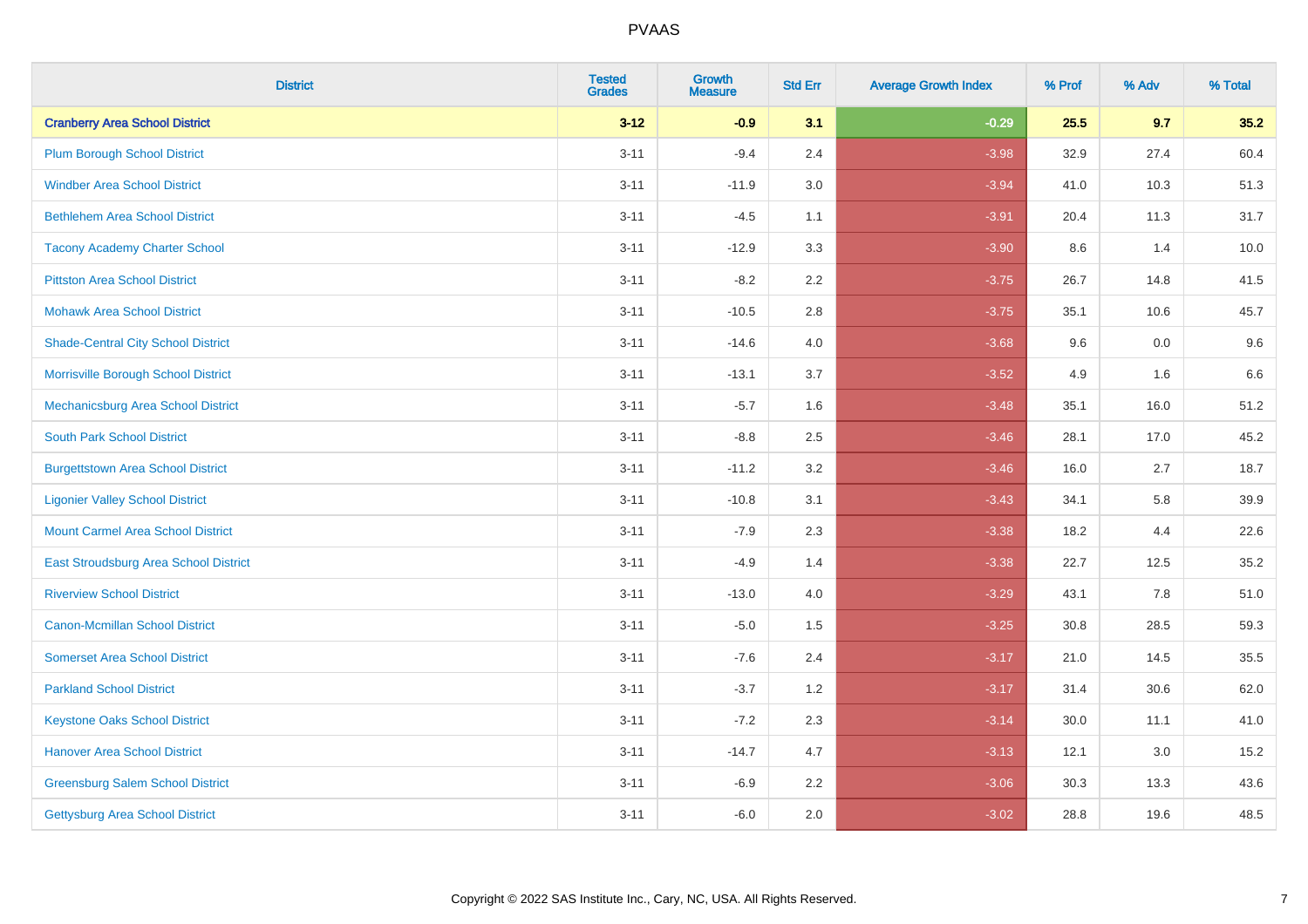| <b>District</b>                              | <b>Tested</b><br><b>Grades</b> | <b>Growth</b><br><b>Measure</b> | <b>Std Err</b> | <b>Average Growth Index</b> | % Prof | % Adv | % Total |
|----------------------------------------------|--------------------------------|---------------------------------|----------------|-----------------------------|--------|-------|---------|
| <b>Cranberry Area School District</b>        | $3 - 12$                       | $-0.9$                          | 3.1            | $-0.29$                     | 25.5   | 9.7   | 35.2    |
| <b>Corry Area School District</b>            | $3 - 11$                       | $-6.8$                          | 2.3            | $-3.01$                     | 24.0   | 8.8   | 32.8    |
| <b>Carlisle Area School District</b>         | $3 - 11$                       | $-5.2$                          | 1.7            | $-2.99$                     | 28.0   | 19.3  | 47.3    |
| <b>Montour School District</b>               | $3 - 11$                       | $-6.1$                          | 2.1            | $-2.95$                     | 31.8   | 23.6  | 55.3    |
| <b>Baldwin-Whitehall School District</b>     | $3 - 11$                       | $-5.5$                          | 1.9            | $-2.93$                     | 32.0   | 14.7  | 46.7    |
| Mifflinburg Area School District             | $3 - 11$                       | $-6.0$                          | 2.1            | $-2.87$                     | 32.7   | 13.3  | 46.0    |
| <b>Berwick Area School District</b>          | $3 - 11$                       | $-6.9$                          | 2.4            | $-2.84$                     | 22.3   | 11.5  | 33.8    |
| Southern Columbia Area School District       | $3 - 11$                       | $-8.5$                          | 3.0            | $-2.83$                     | 30.5   | 12.8  | 43.3    |
| <b>Sharon City School District</b>           | $3 - 11$                       | $-6.5$                          | 2.3            | $-2.79$                     | 13.1   | 5.0   | 18.1    |
| <b>Pottsgrove School District</b>            | $3 - 11$                       | $-5.5$                          | 2.0            | $-2.78$                     | 28.6   | 10.3  | 38.8    |
| <b>Karns City Area School District</b>       | $3 - 11$                       | $-7.2$                          | 2.6            | $-2.71$                     | 26.4   | 20.8  | 47.2    |
| <b>Eastern York School District</b>          | $3 - 11$                       | $-6.2$                          | 2.3            | $-2.70$                     | 27.8   | 18.5  | 46.4    |
| <b>Governor Mifflin School District</b>      | $3 - 11$                       | $-4.4$                          | 1.6            | $-2.69$                     | 30.3   | 7.7   | 38.0    |
| <b>Connellsville Area School District</b>    | $3 - 11$                       | $-5.3$                          | 2.0            | $-2.67$                     | 24.2   | 5.0   | 29.1    |
| <b>Blairsville-Saltsburg School District</b> | $3 - 11$                       | $-7.5$                          | 2.8            | $-2.67$                     | 20.1   | 8.2   | 28.3    |
| <b>Richland School District</b>              | $3 - 11$                       | $-6.9$                          | 2.6            | $-2.63$                     | 40.1   | 20.9  | 61.0    |
| <b>Bethel Park School District</b>           | $3 - 11$                       | $-4.4$                          | 1.7            | $-2.62$                     | 40.1   | 27.3  | 67.4    |
| <b>Forbes Road School District</b>           | $3 - 11$                       | $-11.5$                         | 4.7            | $-2.43$                     | 23.1   | 10.3  | 33.3    |
| <b>Redbank Valley School District</b>        | $3 - 11$                       | $-7.5$                          | 3.1            | $-2.41$                     | 12.4   | 10.6  | 23.1    |
| <b>Wyoming Valley West School District</b>   | $3 - 11$                       | $-5.5$                          | 2.3            | $-2.38$                     | 22.2   | 9.2   | 31.4    |
| <b>Mount Pleasant Area School District</b>   | $3 - 11$                       | $-5.4$                          | 2.3            | $-2.37$                     | 33.3   | 8.7   | 42.0    |
| <b>Octorara Area School District</b>         | $3 - 11$                       | $-7.5$                          | 3.2            | $-2.35$                     | 26.1   | 17.0  | 43.2    |
| <b>Riverside School District</b>             | $3 - 11$                       | $-6.2$                          | 2.7            | $-2.33$                     | 20.8   | 17.0  | 37.7    |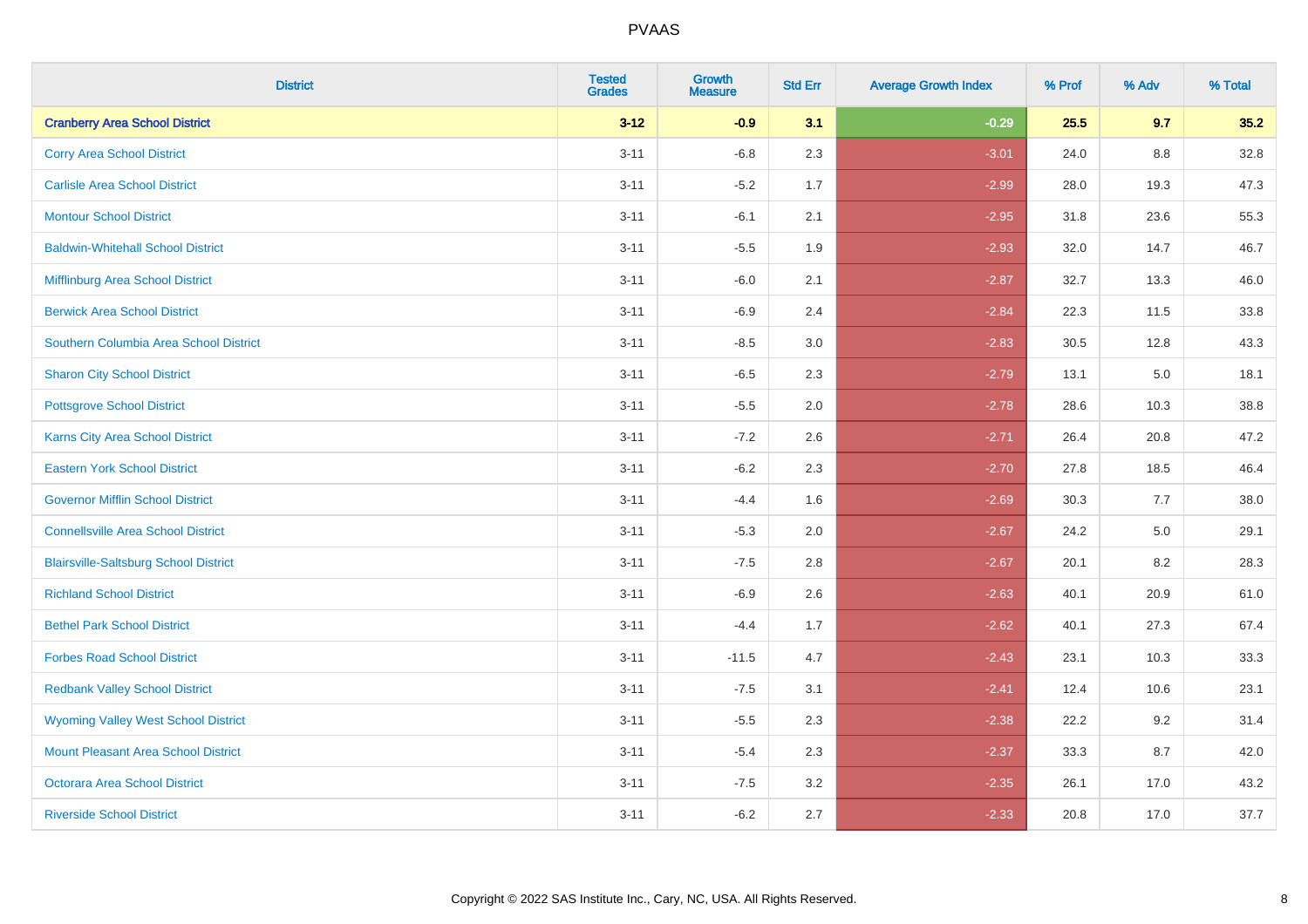| <b>District</b>                                | <b>Tested</b><br><b>Grades</b> | <b>Growth</b><br><b>Measure</b> | <b>Std Err</b> | <b>Average Growth Index</b> | % Prof | % Adv | % Total |
|------------------------------------------------|--------------------------------|---------------------------------|----------------|-----------------------------|--------|-------|---------|
| <b>Cranberry Area School District</b>          | $3 - 12$                       | $-0.9$                          | 3.1            | $-0.29$                     | 25.5   | 9.7   | 35.2    |
| <b>Jamestown Area School District</b>          | $3 - 11$                       | $-9.5$                          | 4.1            | $-2.33$                     | 41.5   | 4.9   | 46.3    |
| <b>Commodore Perry School District</b>         | $3 - 11$                       | $-10.4$                         | 4.5            | $-2.30$                     | 29.4   | 5.9   | 35.3    |
| <b>Susquenita School District</b>              | $3 - 11$                       | $-5.9$                          | 2.6            | $-2.28$                     | 30.6   | 13.9  | 44.4    |
| <b>Owen J Roberts School District</b>          | $3 - 11$                       | $-3.5$                          | 1.5            | $-2.27$                     | 36.8   | 24.4  | 61.2    |
| <b>Elizabeth Forward School District</b>       | $3 - 11$                       | $-5.5$                          | 2.5            | $-2.25$                     | 32.2   | 12.8  | 45.0    |
| <b>Western Beaver County School District</b>   | $3 - 11$                       | $-9.3$                          | 4.2            | $-2.20$                     | 45.1   | 3.9   | 49.0    |
| <b>North Schuylkill School District</b>        | $3 - 11$                       | $-4.7$                          | 2.2            | $-2.16$                     | 20.2   | 11.7  | 31.9    |
| <b>Elk Lake School District</b>                | $3 - 11$                       | $-6.1$                          | 2.9            | $-2.12$                     | 26.3   | 11.6  | 37.9    |
| <b>East Allegheny School District</b>          | $3 - 11$                       | $-6.4$                          | 3.0            | $-2.11$                     | 21.0   | 7.4   | 28.4    |
| <b>West Greene School District</b>             | $3 - 11$                       | $-8.1$                          | 3.9            | $-2.08$                     | 31.0   | 11.9  | 42.9    |
| <b>Wellsboro Area School District</b>          | $3 - 11$                       | $-6.3$                          | 3.0            | $-2.08$                     | 24.4   | 13.4  | 37.8    |
| <b>Boyertown Area School District</b>          | $3 - 11$                       | $-2.9$                          | 1.4            | $-2.06$                     | 30.8   | 22.6  | 53.4    |
| <b>Freedom Area School District</b>            | $3 - 11$                       | $-6.3$                          | 3.1            | $-2.04$                     | 22.9   | 8.4   | 31.3    |
| <b>Riverside Beaver County School District</b> | $3 - 11$                       | $-5.5$                          | 2.7            | $-2.03$                     | 35.8   | 23.2  | 59.0    |
| <b>Kiski Area School District</b>              | $3 - 11$                       | $-4.0$                          | 2.0            | $-1.99$                     | 23.1   | 18.2  | 41.3    |
| <b>Titusville Area School District</b>         | $3 - 11$                       | $-5.0$                          | 2.5            | $-1.98$                     | 26.5   | 6.8   | 33.3    |
| Lehigh Valley Academy Regional Charter School  | $3 - 11$                       | $-5.9$                          | 3.0            | $-1.98$                     | 20.0   | 7.7   | 27.7    |
| <b>North East School District</b>              | $3 - 11$                       | $-5.3$                          | 2.7            | $-1.97$                     | 31.7   | 24.8  | 56.4    |
| Schuylkill Haven Area School District          | $3 - 11$                       | $-5.3$                          | 2.7            | $-1.96$                     | 22.2   | 11.6  | 33.8    |
| Southern Lehigh School District                | $3 - 11$                       | $-4.1$                          | 2.1            | $-1.94$                     | 39.3   | 28.0  | 67.2    |
| Millersburg Area School District               | $3 - 11$                       | $-6.6$                          | 3.4            | $-1.92$                     | 24.1   | 10.3  | 34.5    |
| <b>Jenkintown School District</b>              | $3 - 11$                       | $-7.9$                          | 4.1            | $-1.92$                     | 34.1   | 27.3  | 61.4    |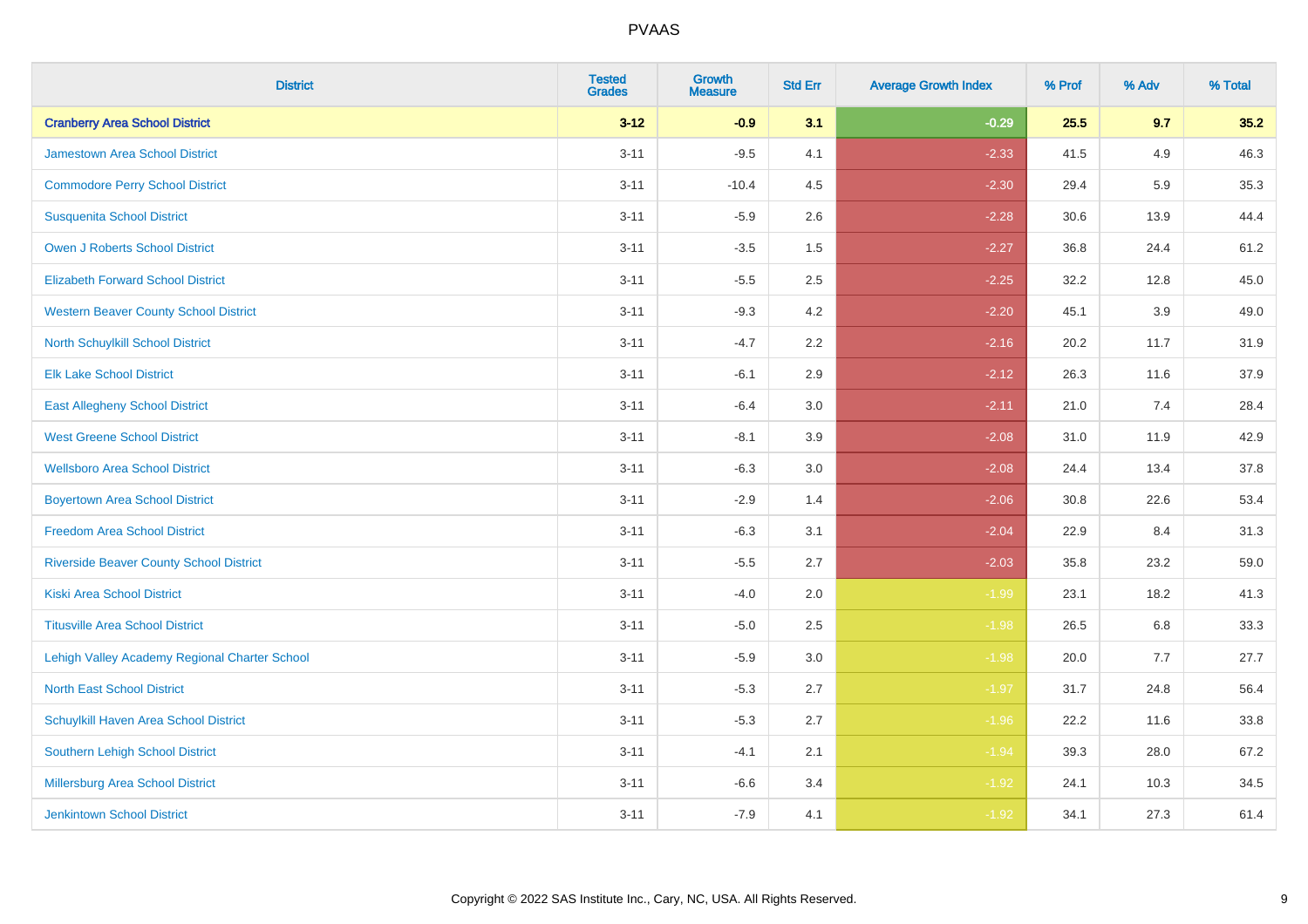| <b>District</b>                            | <b>Tested</b><br><b>Grades</b> | <b>Growth</b><br><b>Measure</b> | <b>Std Err</b> | <b>Average Growth Index</b> | % Prof | % Adv | % Total |
|--------------------------------------------|--------------------------------|---------------------------------|----------------|-----------------------------|--------|-------|---------|
| <b>Cranberry Area School District</b>      | $3 - 12$                       | $-0.9$                          | 3.1            | $-0.29$                     | 25.5   | 9.7   | 35.2    |
| <b>Penn Cambria School District</b>        | $3 - 11$                       | $-4.5$                          | 2.4            | $-1.86$                     | 27.3   | 15.8  | 43.2    |
| <b>Montgomery Area School District</b>     | $3 - 11$                       | $-5.8$                          | 3.2            | $-1.83$                     | 25.0   | 11.5  | 36.5    |
| <b>West Chester Area School District</b>   | $3 - 11$                       | $-2.1$                          | 1.2            | $-1.83$                     | 36.4   | 23.2  | 59.6    |
| <b>Pleasant Valley School District</b>     | $3 - 11$                       | $-3.3$                          | 1.8            | $-1.80$                     | 28.5   | 10.4  | 39.0    |
| New Kensington-Arnold School District      | $3 - 11$                       | $-5.8$                          | 3.2            | $-1.80$                     | 10.8   | 1.2   | 12.0    |
| Renaissance Academy Charter School         | $3 - 11$                       | $-5.6$                          | 3.1            | $-1.79$                     | 28.4   | 18.5  | 46.9    |
| <b>Oxford Area School District</b>         | $3 - 11$                       | $-3.1$                          | 1.8            | $-1.77$                     | 27.5   | 14.5  | 42.0    |
| Southern Huntingdon County School District | $3 - 11$                       | $-5.9$                          | 3.4            | $-1.76$                     | 32.8   | 4.9   | 37.7    |
| <b>Union Area School District</b>          | $3 - 11$                       | $-6.5$                          | 3.8            | $-1.70$                     | 30.6   | 12.2  | 42.9    |
| Hatboro-Horsham School District            | $3 - 11$                       | $-2.7$                          | 1.6            | $-1.65$                     | 27.9   | 17.9  | 45.8    |
| <b>Steelton-Highspire School District</b>  | $3 - 11$                       | $-5.3$                          | 3.2            | $-1.65$                     | 13.9   | 0.0   | 13.9    |
| Hollidaysburg Area School District         | $3 - 11$                       | $-2.7$                          | 1.6            | $-1.64$                     | 32.6   | 15.2  | 47.8    |
| <b>Laurel Highlands School District</b>    | $3 - 11$                       | $-3.8$                          | 2.3            | $-1.63$                     | 20.9   | 14.6  | 35.4    |
| Insight PA Cyber Charter School            | $3 - 11$                       | $-9.4$                          | 5.8            | $-1.62$                     | 25.6   | 4.6   | 30.2    |
| <b>Slippery Rock Area School District</b>  | $3 - 11$                       | $-3.8$                          | 2.5            | $-1.56$                     | 30.8   | 21.9  | 52.7    |
| <b>Charleroi School District</b>           | $3 - 11$                       | $-4.3$                          | 2.7            | $-1.55$                     | 22.2   | 15.9  | 38.1    |
| <b>Ridgway Area School District</b>        | $3 - 11$                       | $-6.1$                          | 4.0            | $-1.53$                     | 42.2   | 15.6  | 57.8    |
| <b>Nazareth Area School District</b>       | $3 - 11$                       | $-2.5$                          | 1.7            | $-1.53$                     | 29.2   | 24.6  | 53.8    |
| <b>Crestwood School District</b>           | $3 - 11$                       | $-3.4$                          | 2.2            | $-1.52$                     | 33.1   | 21.7  | 54.9    |
| <b>Towanda Area School District</b>        | $3 - 11$                       | $-4.0$                          | 2.6            | $-1.52$                     | 24.8   | 9.9   | 34.8    |
| <b>Greater Johnstown School District</b>   | $3 - 11$                       | $-3.5$                          | 2.4            | $-1.45$                     | 10.3   | 1.3   | 11.5    |
| Salisbury-Elk Lick School District         | $3 - 11$                       | $-8.4$                          | 5.8            | $-1.45$                     | 33.3   | 5.6   | 38.9    |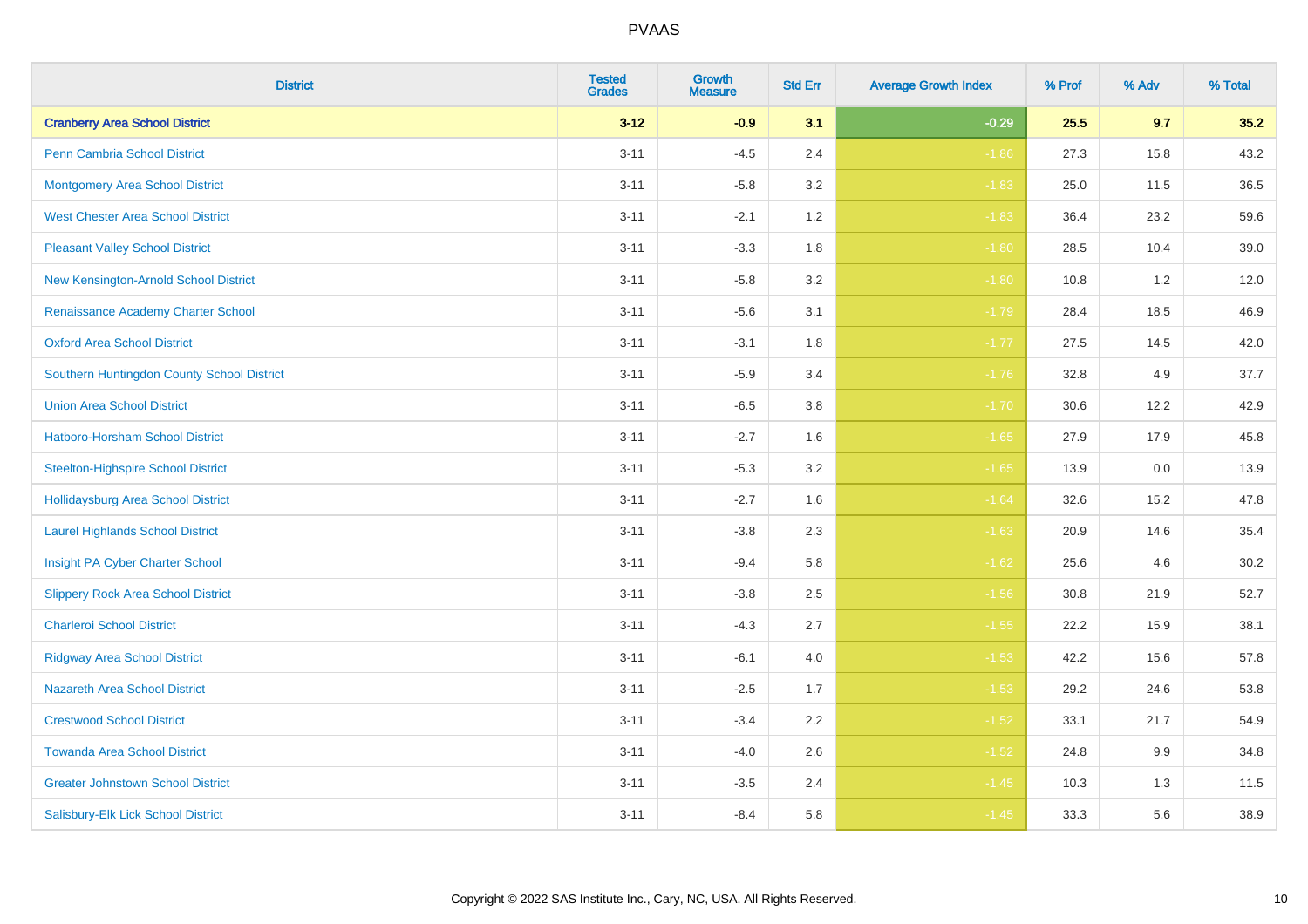| <b>District</b>                              | <b>Tested</b><br><b>Grades</b> | <b>Growth</b><br><b>Measure</b> | <b>Std Err</b> | <b>Average Growth Index</b> | % Prof | % Adv   | % Total |
|----------------------------------------------|--------------------------------|---------------------------------|----------------|-----------------------------|--------|---------|---------|
| <b>Cranberry Area School District</b>        | $3 - 12$                       | $-0.9$                          | 3.1            | $-0.29$                     | 25.5   | 9.7     | 35.2    |
| <b>Rochester Area School District</b>        | $3 - 11$                       | $-5.7$                          | 3.9            | $-1.45$                     | 14.9   | 2.1     | 17.0    |
| <b>Middletown Area School District</b>       | $3 - 11$                       | $-3.4$                          | 2.4            | $-1.44$                     | 34.3   | 15.2    | 49.4    |
| <b>Weatherly Area School District</b>        | $3 - 11$                       | $-5.8$                          | 4.0            | $-1.44$                     | 32.1   | 8.9     | 41.1    |
| <b>Franklin Area School District</b>         | $3 - 11$                       | $-3.7$                          | 2.6            | $-1.43$                     | 30.5   | 5.9     | 36.4    |
| <b>Chester-Upland School District</b>        | $3 - 11$                       | $-3.6$                          | 2.6            | $-1.38$                     | 1.6    | 0.0     | 1.6     |
| <b>Dubois Area School District</b>           | $3 - 11$                       | $-2.8$                          | 2.0            | $-1.37$                     | 35.5   | 19.0    | 54.6    |
| <b>Southern Fulton School District</b>       | $3 - 11$                       | $-5.1$                          | 4.0            | $-1.29$                     | 21.7   | 13.0    | 34.8    |
| <b>Shenandoah Valley School District</b>     | $3 - 11$                       | $-4.5$                          | 3.5            | $-1.29$                     | 14.3   | 0.0     | 14.3    |
| <b>Springfield Township School District</b>  | $3 - 11$                       | $-3.9$                          | 3.1            | $-1.27$                     | 37.2   | 30.8    | 68.1    |
| <b>Propel Charter School-Homestead</b>       | $3 - 11$                       | $-5.0$                          | 3.9            | $-1.27$                     | 7.3    | 0.0     | 7.3     |
| <b>Cornell School District</b>               | $3 - 11$                       | $-5.5$                          | 4.6            | $-1.20$                     | 11.3   | 3.2     | 14.5    |
| <b>Susquehanna Community School District</b> | $3 - 11$                       | $-4.5$                          | $3.8\,$        | $-1.19$                     | 31.9   | $8.8\,$ | 40.7    |
| <b>Shaler Area School District</b>           | $3 - 11$                       | $-2.1$                          | 1.8            | $-1.18$                     | 32.0   | 13.0    | 45.0    |
| Northwestern Lehigh School District          | $3 - 11$                       | $-2.4$                          | 2.1            | $-1.14$                     | 41.7   | 17.9    | 59.5    |
| <b>Shamokin Area School District</b>         | $3 - 11$                       | $-2.6$                          | 2.5            | $-1.06$                     | 19.6   | $9.8\,$ | 29.3    |
| <b>Sugar Valley Rural Charter School</b>     | $3 - 11$                       | $-3.6$                          | 3.7            | $-0.98$                     | 10.3   | 0.0     | 10.3    |
| <b>Uniontown Area School District</b>        | $3 - 11$                       | $-2.8$                          | 3.1            | $-0.91$                     | 31.7   | 7.3     | 39.0    |
| <b>Minersville Area School District</b>      | $3 - 11$                       | $-2.9$                          | 3.4            | $-0.86$                     | 27.4   | 9.7     | 37.1    |
| <b>Northgate School District</b>             | $3 - 11$                       | $-3.0$                          | 3.4            | $-0.85$                     | 35.6   | 6.8     | 42.4    |
| Albert Gallatin Area School District         | $3 - 11$                       | $-1.7$                          | 2.3            | $-0.72$                     | 31.9   | 20.7    | 52.7    |
| <b>Norwin School District</b>                | $3 - 11$                       | $-1.1$                          | 1.6            | $-0.70$                     | 37.7   | 27.6    | 65.2    |
| Northern Bedford County School District      | $3 - 11$                       | $-2.3$                          | 3.3            | $-0.69$                     | 26.2   | 16.9    | 43.1    |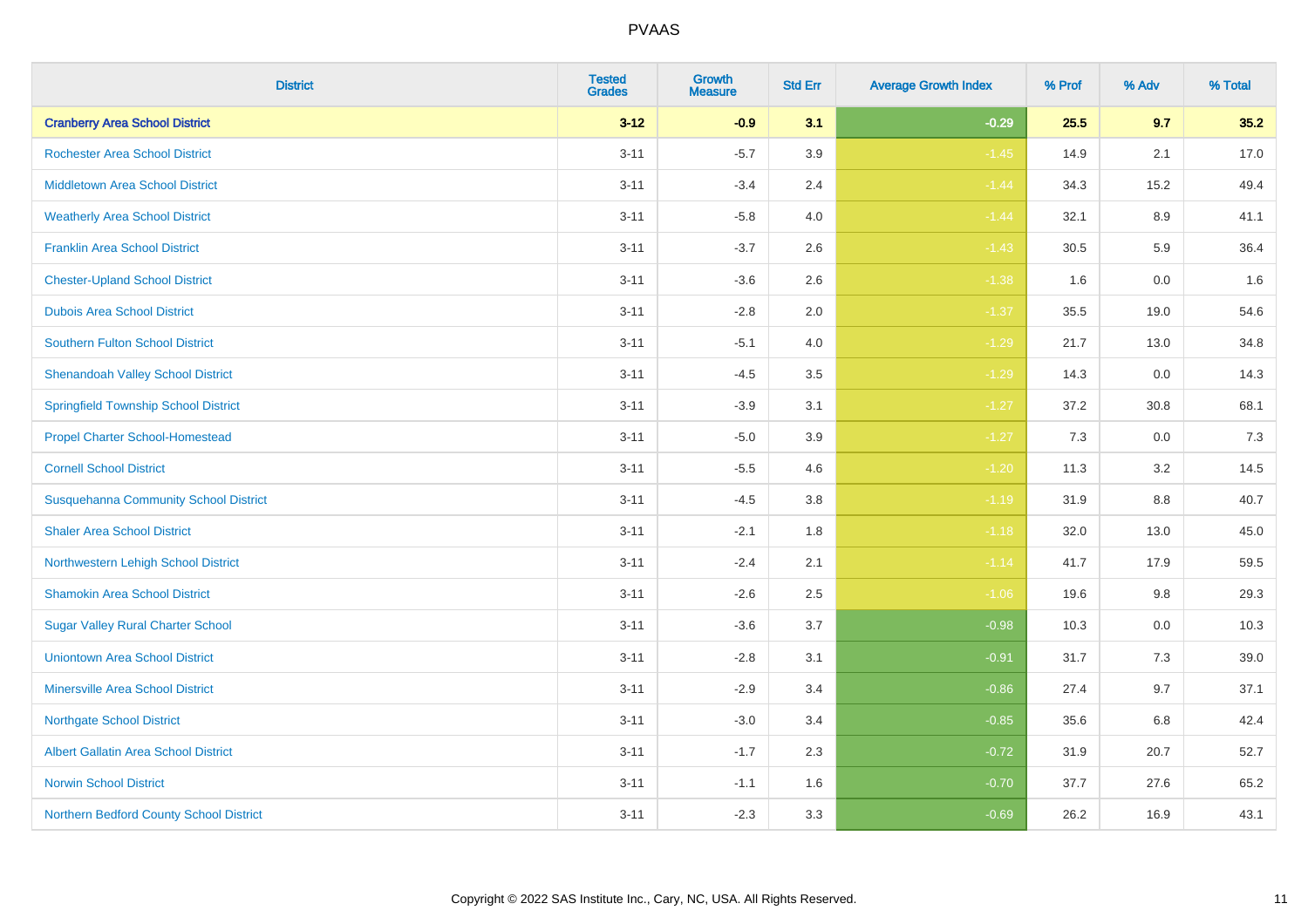| <b>District</b>                          | <b>Tested</b><br><b>Grades</b> | <b>Growth</b><br><b>Measure</b> | <b>Std Err</b> | <b>Average Growth Index</b> | % Prof | % Adv   | % Total |
|------------------------------------------|--------------------------------|---------------------------------|----------------|-----------------------------|--------|---------|---------|
| <b>Cranberry Area School District</b>    | $3 - 12$                       | $-0.9$                          | 3.1            | $-0.29$                     | 25.5   | 9.7     | 35.2    |
| <b>New Brighton Area School District</b> | $3 - 11$                       | $-2.1$                          | 3.2            | $-0.65$                     | 31.5   | 11.1    | 42.6    |
| Propel Charter School - Braddock Hills   | $3 - 11$                       | $-2.1$                          | 3.3            | $-0.63$                     | 4.8    | 3.2     | 8.1     |
| <b>Lebanon School District</b>           | $3 - 11$                       | $-1.2$                          | 1.9            | $-0.63$                     | 15.2   | 6.4     | 21.6    |
| <b>Carlynton School District</b>         | $3 - 11$                       | $-2.0$                          | 3.2            | $-0.62$                     | 27.9   | 5.2     | 33.1    |
| <b>Exeter Township School District</b>   | $3 - 11$                       | $-1.0$                          | 1.7            | $-0.58$                     | 27.2   | 15.6    | 42.8    |
| <b>South Eastern School District</b>     | $3 - 11$                       | $-1.0$                          | 1.8            | $-0.55$                     | 36.4   | 17.1    | 53.5    |
| <b>Highlands School District</b>         | $3 - 11$                       | $-1.3$                          | 2.3            | $-0.55$                     | 32.6   | 10.5    | 43.0    |
| <b>Lakeview School District</b>          | $3 - 11$                       | $-1.9$                          | 3.5            | $-0.53$                     | 41.5   | 12.3    | 53.8    |
| York Academy Regional Charter School     | $3 - 11$                       | $-2.3$                          | 4.4            | $-0.52$                     | 23.5   | $2.0\,$ | 25.5    |
| <b>Allegheny Valley School District</b>  | $3 - 11$                       | $-1.9$                          | 3.9            | $-0.48$                     | 31.8   | 11.4    | 43.2    |
| <b>Schuylkill Valley School District</b> | $3 - 11$                       | $-1.0$                          | 2.2            | $-0.47$                     | 29.8   | 20.2    | 50.0    |
| <b>Chichester School District</b>        | $3 - 11$                       | $-1.8$                          | 4.2            | $-0.44$                     | 40.0   | 14.0    | 54.0    |
| <b>Farrell Area School District</b>      | $3 - 11$                       | $-1.9$                          | 4.2            | $-0.44$                     | 9.3    | 11.6    | 20.9    |
| <b>Burrell School District</b>           | $3 - 11$                       | $-1.5$                          | 3.3            | $-0.44$                     | 27.8   | 17.7    | 45.6    |
| <b>Forest Area School District</b>       | $3 - 11$                       | $-1.8$                          | 4.7            | $-0.37$                     | 18.9   | 15.1    | 34.0    |
| <b>Westmont Hilltop School District</b>  | $3 - 11$                       | $-1.0$                          | 2.8            | $-0.36$                     | 33.3   | 14.7    | 48.0    |
| <b>Pine Grove Area School District</b>   | $3 - 11$                       | $-1.1$                          | 3.0            | $-0.36$                     | 29.5   | 14.3    | 43.8    |
| <b>Everett Area School District</b>      | $3 - 11$                       | $-1.1$                          | 3.1            | $-0.34$                     | 34.2   | 13.2    | 47.4    |
| <b>Palmerton Area School District</b>    | $3 - 11$                       | $-0.9$                          | 2.7            | $-0.34$                     | 34.3   | 14.3    | 48.6    |
| <b>Clairton City School District</b>     | $3 - 11$                       | $-1.6$                          | 5.0            | $-0.32$                     | 3.8    | 0.5     | 4.4     |
| South Allegheny School District          | $3 - 11$                       | $-0.9$                          | 3.1            | $-0.30$                     | 23.8   | 2.5     | 26.2    |
| Northern Lebanon School District         | $3 - 11$                       | $-0.7$                          | 2.3            | $-0.29$                     | 18.8   | 6.8     | 25.6    |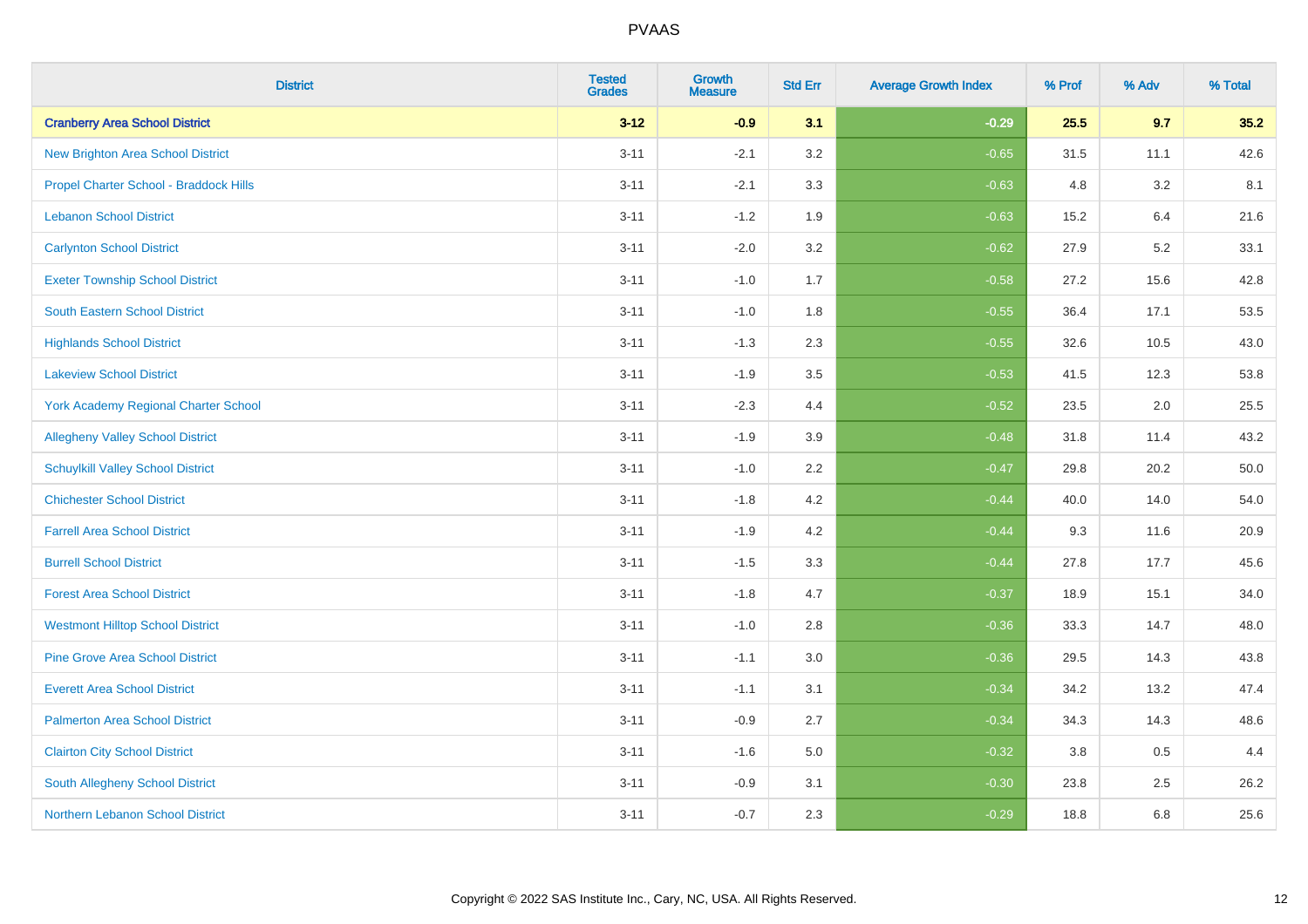| <b>District</b>                                  | <b>Tested</b><br><b>Grades</b> | <b>Growth</b><br><b>Measure</b> | <b>Std Err</b> | <b>Average Growth Index</b> | % Prof | % Adv | % Total  |
|--------------------------------------------------|--------------------------------|---------------------------------|----------------|-----------------------------|--------|-------|----------|
| <b>Cranberry Area School District</b>            | $3 - 12$                       | $-0.9$                          | 3.1            | $-0.29$                     | 25.5   | 9.7   | 35.2     |
| <b>Blacklick Valley School District</b>          | $3 - 11$                       | $-0.9$                          | 3.9            | $-0.23$                     | 7.7    | 7.7   | 15.4     |
| <b>Claysburg-Kimmel School District</b>          | $3 - 11$                       | $-1.2$                          | 5.2            | $-0.22$                     | 5.0    | 0.0   | $5.0\,$  |
| Jeannette City School District                   | $3 - 11$                       | $-0.7$                          | 3.4            | $-0.20$                     | 26.8   | 4.1   | 30.9     |
| South Side Area School District                  | $3 - 11$                       | $-0.6$                          | 3.1            | $-0.19$                     | 24.0   | 28.0  | 52.0     |
| <b>Central Greene School District</b>            | $3 - 11$                       | $-0.4$                          | 2.5            | $-0.15$                     | 27.8   | 14.8  | 42.6     |
| <b>Greencastle-Antrim School District</b>        | $3 - 11$                       | $-0.3$                          | 2.0            | $-0.14$                     | 30.9   | 22.2  | 53.1     |
| <b>Otto-Eldred School District</b>               | $3 - 11$                       | $-0.5$                          | 3.5            | $-0.13$                     | 35.8   | 10.5  | 46.3     |
| <b>Fairfield Area School District</b>            | $3 - 11$                       | $-0.5$                          | 3.6            | $-0.13$                     | 43.9   | 6.1   | 50.0     |
| <b>Wilson Area School District</b>               | $3 - 11$                       | $-0.3$                          | 2.4            | $-0.12$                     | 35.4   | 14.6  | $50.0\,$ |
| <b>Harrisburg City School District</b>           | $3 - 11$                       | $-0.2$                          | 2.0            | $-0.11$                     | 6.0    | 2.0   | 8.0      |
| <b>Brockway Area School District</b>             | $3 - 11$                       | $-0.4$                          | 3.5            | $-0.11$                     | 41.2   | 13.8  | 55.0     |
| Northern Cambria School District                 | $3 - 11$                       | $-0.3$                          | 3.4            | $-0.09$                     | 26.5   | $1.2$ | 27.7     |
| <b>Warren County School District</b>             | $3 - 11$                       | $-0.1$                          | 1.6            | $-0.06$                     | 26.7   | 9.7   | 36.4     |
| <b>Southern Tioga School District</b>            | $3 - 11$                       | $-0.1$                          | 2.8            | $-0.03$                     | 26.3   | 10.3  | 36.6     |
| <b>Penn Hills School District</b>                | $3 - 11$                       | 0.0                             | 2.4            | 0.02                        | 18.4   | 7.1   | 25.6     |
| Community Academy Of Philadelphia Charter School | $3 - 11$                       | 0.1                             | 2.6            | 0.06                        | 9.7    | 2.6   | 12.4     |
| <b>Tidioute Community Charter School</b>         | $3 - 11$                       | 0.8                             | 4.4            | 0.19                        | 18.1   | 6.9   | 25.0     |
| <b>Hamburg Area School District</b>              | $3 - 11$                       | 0.6                             | 2.4            | 0.25                        | 28.0   | 15.5  | 43.6     |
| <b>Shippensburg Area School District</b>         | $3 - 11$                       | 0.5                             | 1.8            | 0.26                        | 23.5   | 22.8  | 46.3     |
| <b>Jersey Shore Area School District</b>         | $3 - 11$                       | 0.7                             | 2.5            | 0.27                        | 39.3   | 13.6  | 52.9     |
| <b>New Foundations Charter School</b>            | $3 - 11$                       | 0.6                             | 2.2            | 0.29                        | 22.4   | 4.0   | 26.4     |
| <b>Hopewell Area School District</b>             | $3 - 11$                       | 0.8                             | 2.6            | 0.31                        | 34.5   | 12.4  | 46.9     |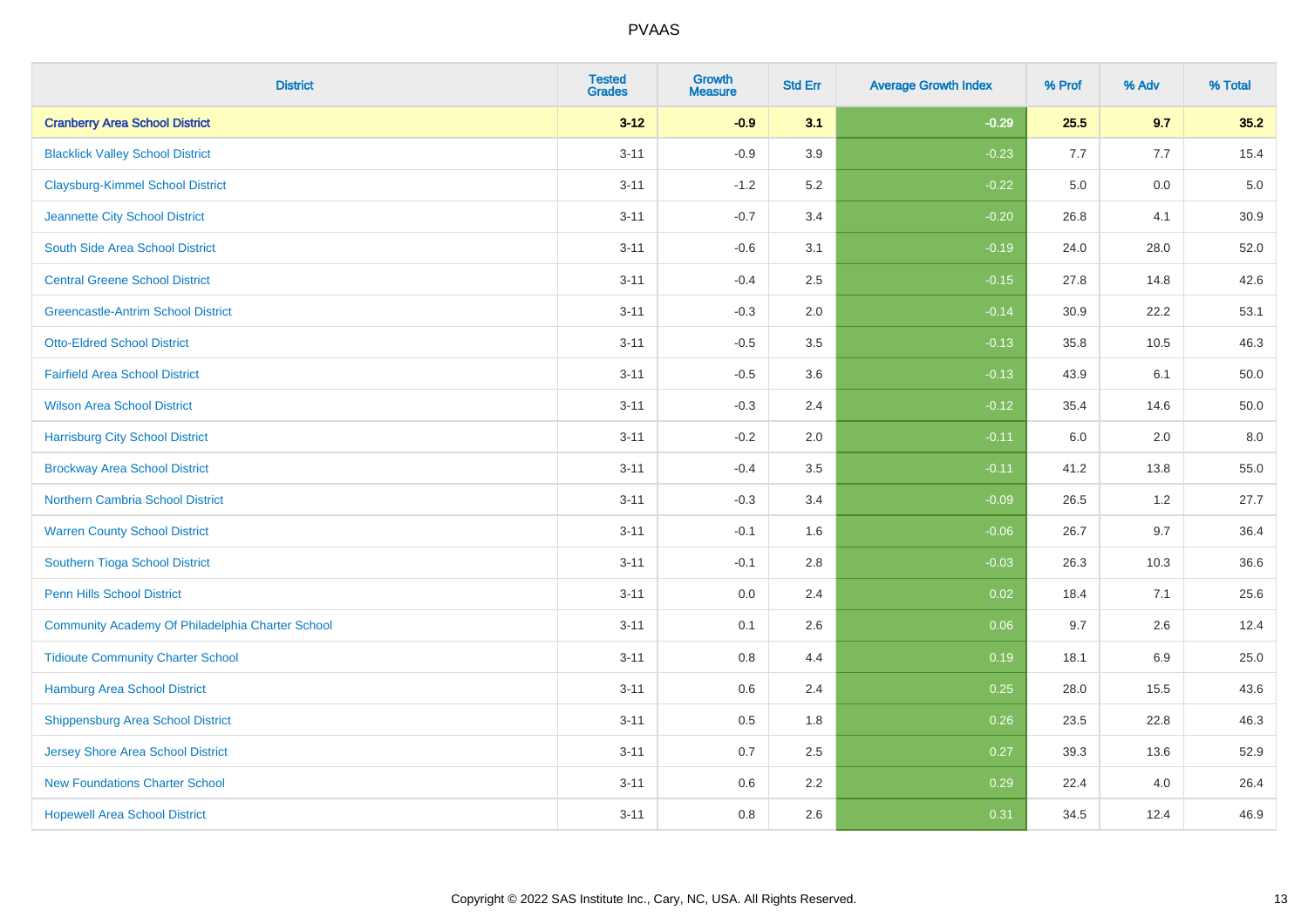| <b>District</b>                                | <b>Tested</b><br><b>Grades</b> | <b>Growth</b><br><b>Measure</b> | <b>Std Err</b> | <b>Average Growth Index</b> | % Prof | % Adv | % Total |
|------------------------------------------------|--------------------------------|---------------------------------|----------------|-----------------------------|--------|-------|---------|
| <b>Cranberry Area School District</b>          | $3 - 12$                       | $-0.9$                          | 3.1            | $-0.29$                     | 25.5   | 9.7   | 35.2    |
| <b>North Star School District</b>              | $3 - 11$                       | 1.1                             | 3.3            | 0.34                        | 26.2   | 20.0  | 46.2    |
| <b>Wattsburg Area School District</b>          | $3 - 11$                       | 1.0                             | 2.7            | 0.36                        | 20.4   | 12.4  | 32.7    |
| <b>Upper Adams School District</b>             | $3 - 11$                       | 0.9                             | 2.5            | 0.37                        | 33.0   | 17.0  | 50.0    |
| Pennsylvania Cyber Charter School              | $3 - 11$                       | 0.6                             | 1.5            | 0.37                        | 20.8   | 8.1   | 28.9    |
| <b>Reach Cyber Charter School</b>              | $3 - 11$                       | 1.4                             | 3.6            | 0.40                        | 32.9   | 15.2  | 48.1    |
| <b>Austin Area School District</b>             | $3 - 11$                       | 2.6                             | 6.0            | 0.43                        | 25.0   | 18.8  | 43.8    |
| <b>Brentwood Borough School District</b>       | $3 - 11$                       | 1.3                             | 3.0            | 0.44                        | 20.2   | 16.0  | 36.2    |
| Juniata Valley School District                 | $3 - 11$                       | 1.6                             | 3.2            | 0.51                        | 23.1   | 9.4   | 32.5    |
| Shenango Area School District                  | $3 - 11$                       | 1.7                             | 3.2            | 0.52                        | 41.4   | 13.8  | 55.3    |
| <b>Seneca Valley School District</b>           | $3 - 11$                       | 0.8                             | 1.4            | 0.54                        | 40.6   | 25.2  | 65.8    |
| <b>Oley Valley School District</b>             | $3 - 11$                       | 1.4                             | 2.4            | 0.56                        | 37.4   | 23.9  | 61.4    |
| <b>Upper Moreland Township School District</b> | $3 - 11$                       | 1.1                             | 2.0            | 0.56                        | 24.8   | 26.6  | 51.3    |
| <b>Bensalem Township School District</b>       | $3 - 11$                       | 1.0                             | 1.6            | 0.63                        | 24.3   | 10.7  | 34.9    |
| <b>Springfield School District</b>             | $3 - 11$                       | 1.2                             | 1.7            | 0.69                        | 31.8   | 25.2  | 56.9    |
| <b>Williams Valley School District</b>         | $3 - 11$                       | 2.6                             | 3.7            | 0.69                        | 17.0   | 5.1   | 22.0    |
| <b>Mercer Area School District</b>             | $3 - 11$                       | $2.2\,$                         | 3.1            | 0.70                        | 24.4   | 11.8  | 36.2    |
| <b>Forest Hills School District</b>            | $3 - 11$                       | 1.8                             | 2.5            | 0.71                        | 28.8   | 10.3  | 39.1    |
| <b>Tunkhannock Area School District</b>        | $3 - 11$                       | 1.4                             | 2.0            | 0.71                        | 29.8   | 18.1  | 47.9    |
| <b>School Lane Charter School</b>              | $3 - 11$                       | 2.6                             | 3.6            | 0.72                        | 23.1   | 18.7  | 41.8    |
| <b>Lewisburg Area School District</b>          | $3 - 11$                       | 1.7                             | 2.4            | 0.72                        | 35.9   | 35.9  | 71.8    |
| <b>Penn-Delco School District</b>              | $3 - 11$                       | 1.3                             | 1.8            | 0.75                        | 26.5   | 12.6  | 39.1    |
| <b>Moon Area School District</b>               | $3 - 11$                       | 1.5                             | 1.8            | 0.86                        | 34.5   | 25.5  | 60.0    |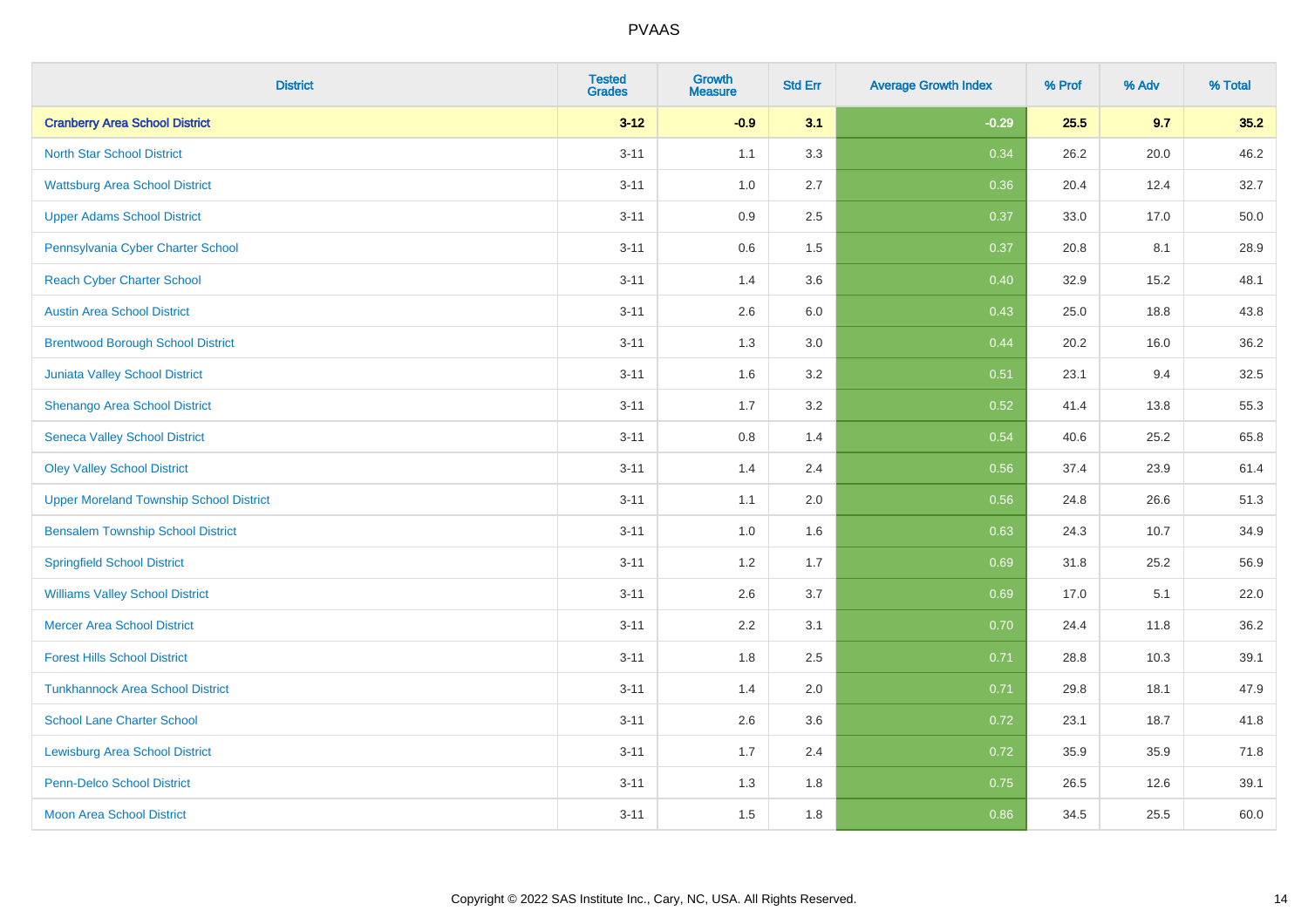| <b>District</b>                           | <b>Tested</b><br><b>Grades</b> | <b>Growth</b><br><b>Measure</b> | <b>Std Err</b> | <b>Average Growth Index</b> | % Prof | % Adv | % Total |
|-------------------------------------------|--------------------------------|---------------------------------|----------------|-----------------------------|--------|-------|---------|
| <b>Cranberry Area School District</b>     | $3 - 12$                       | $-0.9$                          | 3.1            | $-0.29$                     | 25.5   | 9.7   | 35.2    |
| <b>Blackhawk School District</b>          | $3 - 11$                       | 2.0                             | 2.3            | 0.87                        | 34.6   | 20.7  | 55.3    |
| Aspira Bilingual Cyber Charter School     | $3 - 11$                       | 5.1                             | 5.8            | 0.87                        | 4.8    | 0.0   | 4.8     |
| Hope For Hyndman Charter School           | $3 - 11$                       | 5.1                             | 5.8            | 0.88                        | 14.3   | 7.1   | 21.4    |
| <b>Clarion Area School District</b>       | $3 - 11$                       | 3.2                             | 3.7            | 0.88                        | 31.7   | 13.3  | 45.0    |
| West Jefferson Hills School District      | $3 - 11$                       | 1.9                             | 1.9            | 0.99                        | 34.8   | 27.3  | 62.1    |
| <b>Galeton Area School District</b>       | $3 - 11$                       | 5.4                             | 5.4            | $1.01$                      | 33.3   | 22.2  | 55.6    |
| <b>Sharpsville Area School District</b>   | $3 - 11$                       | 3.8                             | 3.7            | 1.04                        | 41.1   | 23.2  | 64.3    |
| <b>Bermudian Springs School District</b>  | $3 - 11$                       | 2.5                             | 2.4            | 1.05                        | 31.8   | 23.5  | 55.3    |
| <b>Haverford Township School District</b> | $3 - 11$                       | 1.4                             | 1.4            | 1.05                        | 36.7   | 26.3  | 63.0    |
| <b>Athens Area School District</b>        | $3 - 11$                       | 2.6                             | 2.3            | 1.11                        | 34.9   | 12.3  | 47.3    |
| <b>Esperanza Cyber Charter School</b>     | $3 - 11$                       | 7.1                             | 6.1            | 1.15                        | 8.8    | 2.9   | 11.8    |
| <b>Solanco School District</b>            | $3 - 11$                       | 2.2                             | 1.8            | 1.18                        | 27.2   | 15.0  | 42.3    |
| Johnsonburg Area School District          | $3 - 11$                       | $5.0\,$                         | 3.9            | 1.27                        | 35.5   | 11.8  | 47.4    |
| Pennsylvania Virtual Charter School       | $3 - 11$                       | 4.4                             | 3.4            | 1.31                        | 29.8   | 21.2  | 51.0    |
| <b>Ringgold School District</b>           | $3 - 11$                       | 2.9                             | 2.2            | 1.32                        | 23.8   | 13.3  | 37.1    |
| <b>Keystone School District</b>           | $3 - 11$                       | 7.8                             | 5.7            | 1.37                        | 35.0   | 45.0  | 80.0    |
| Philipsburg-Osceola Area School District  | $3 - 11$                       | 4.1                             | 3.0            | 1.37                        | 22.5   | 16.2  | 38.8    |
| <b>Western Wayne School District</b>      | $3 - 11$                       | 3.6                             | 2.6            | 1.39                        | 30.8   | 16.2  | 47.0    |
| <b>Midd-West School District</b>          | $3 - 11$                       | 3.6                             | 2.6            | 1.42                        | 28.6   | 25.0  | 53.6    |
| <b>Conestoga Valley School District</b>   | $3 - 11$                       | 2.4                             | 1.7            | 1.43                        | 35.0   | 23.5  | 58.5    |
| <b>Gateway School District</b>            | $3 - 11$                       | 3.1                             | 2.0            | 1.55                        | 35.7   | 18.5  | 54.2    |
| <b>Fort Leboeuf School District</b>       | $3 - 11$                       | 3.5                             | 2.2            | 1.58                        | 32.0   | 16.8  | 48.8    |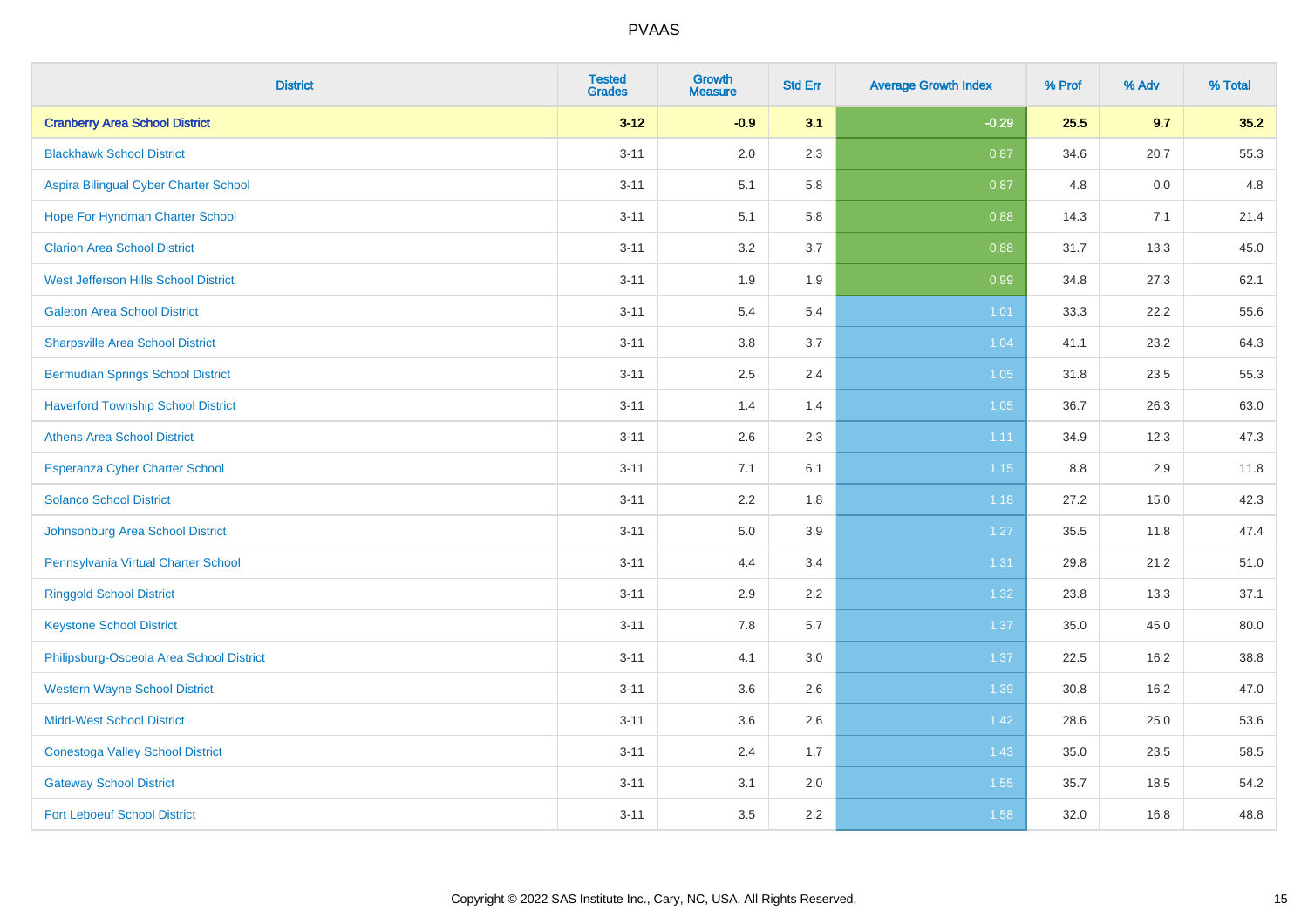| <b>District</b>                                | <b>Tested</b><br><b>Grades</b> | <b>Growth</b><br><b>Measure</b> | <b>Std Err</b> | <b>Average Growth Index</b> | % Prof | % Adv | % Total |
|------------------------------------------------|--------------------------------|---------------------------------|----------------|-----------------------------|--------|-------|---------|
| <b>Cranberry Area School District</b>          | $3 - 12$                       | $-0.9$                          | 3.1            | $-0.29$                     | 25.5   | 9.7   | 35.2    |
| <b>Salisbury Township School District</b>      | $3 - 11$                       | 5.8                             | 3.6            | 1.62                        | 24.4   | 12.6  | 37.0    |
| <b>Halifax Area School District</b>            | $3 - 11$                       | 5.8                             | 3.5            | 1.64                        | 32.1   | 18.9  | 50.9    |
| <b>Penn-Trafford School District</b>           | $3 - 11$                       | 2.9                             | 1.8            | 1.68                        | 46.3   | 26.2  | 72.5    |
| <b>Port Allegany School District</b>           | $3 - 11$                       | 6.5                             | 3.7            | 1.74                        | 26.4   | 11.3  | 37.7    |
| Mt Lebanon School District                     | $3 - 11$                       | 2.4                             | 1.3            | 1.79                        | 39.3   | 37.4  | 76.8    |
| Leechburg Area School District                 | $3 - 11$                       | 7.0                             | 3.9            | 1.79                        | 37.7   | 4.9   | 42.6    |
| <b>Sayre Area School District</b>              | $3 - 11$                       | 5.8                             | 3.2            | 1.81                        | 30.3   | 21.0  | 51.3    |
| <b>Perkiomen Valley School District</b>        | $3 - 11$                       | 2.7                             | 1.5            | 1.83                        | 35.0   | 25.3  | 60.3    |
| <b>United School District</b>                  | $3 - 11$                       | 6.3                             | 3.3            | 1.89                        | 38.8   | 16.3  | 55.0    |
| Eastern Lebanon County School District         | $3 - 11$                       | 4.0                             | 2.1            | 1.89                        | 23.5   | 11.5  | 35.0    |
| <b>Spring Grove Area School District</b>       | $3 - 11$                       | 3.9                             | 2.0            | 1.90                        | 30.0   | 23.0  | 53.0    |
| South Middleton School District                | $3 - 11$                       | 4.4                             | 2.2            | 1.95                        | 31.1   | 16.4  | 47.5    |
| <b>Keystone Central School District</b>        | $3 - 11$                       | 3.6                             | 1.8            | 2.04                        | 27.1   | 14.6  | 41.8    |
| Northampton Area School District               | $3 - 11$                       | 3.2                             | 1.5            | 2.05                        | 29.8   | 17.9  | 47.7    |
| Northeastern York School District              | $3 - 11$                       | 3.8                             | 1.8            | 2.11                        | 32.7   | 21.0  | 53.7    |
| <b>Muncy School District</b>                   | $3 - 11$                       | 6.9                             | 3.3            | 2.12                        | 37.6   | 18.8  | 56.4    |
| <b>Brookville Area School District</b>         | $3 - 11$                       | 6.8                             | 3.1            | 2.19                        | 46.1   | 14.6  | 60.7    |
| Mastery Charter School - Hardy Williams        | $3 - 11$                       | 6.6                             | 3.0            | 2.21                        | 24.7   | 1.2   | 25.9    |
| <b>Blue Ridge School District</b>              | $3 - 11$                       | 8.3                             | 3.7            | 2.24                        | 29.6   | 9.3   | 38.9    |
| East Pennsboro Area School District            | $3 - 11$                       | 4.8                             | 2.1            | 2.26                        | 36.8   | 16.9  | 53.7    |
| <b>Brandywine Heights Area School District</b> | $3 - 11$                       | 5.8                             | 2.6            | 2.27                        | 27.7   | 28.6  | 56.2    |
| Huntingdon Area School District                | $3 - 11$                       | 5.8                             | 2.6            | 2.28                        | 27.8   | 17.4  | 45.2    |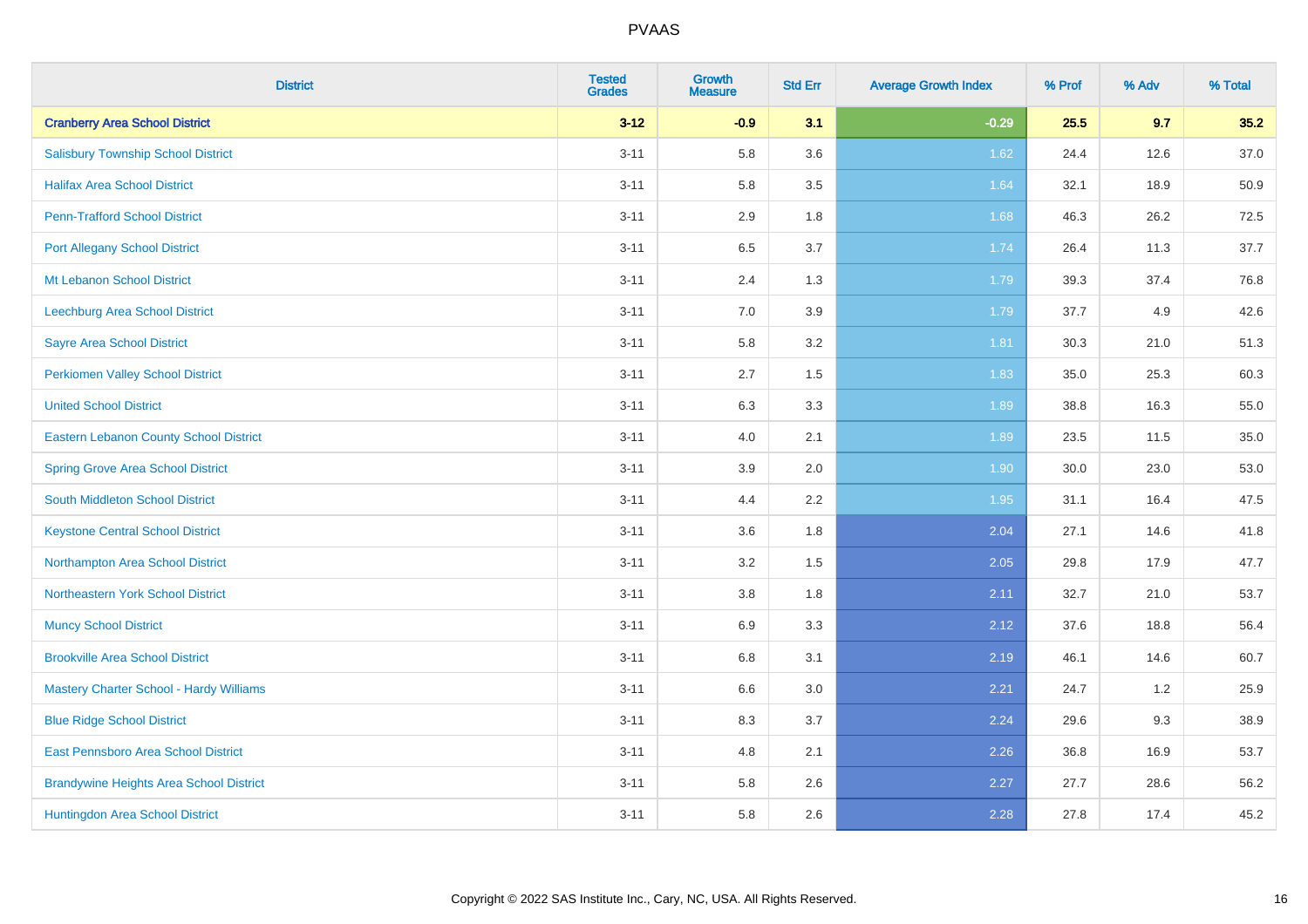| <b>District</b>                           | <b>Tested</b><br><b>Grades</b> | <b>Growth</b><br><b>Measure</b> | <b>Std Err</b> | <b>Average Growth Index</b> | % Prof | % Adv | % Total |
|-------------------------------------------|--------------------------------|---------------------------------|----------------|-----------------------------|--------|-------|---------|
| <b>Cranberry Area School District</b>     | $3 - 12$                       | $-0.9$                          | 3.1            | $-0.29$                     | 25.5   | 9.7   | 35.2    |
| <b>Red Lion Area School District</b>      | $3 - 11$                       | 4.5                             | 1.9            | 2.31                        | 32.3   | 21.5  | 53.8    |
| <b>Bentworth School District</b>          | $3 - 11$                       | 7.0                             | 3.0            | 2.36                        | 26.6   | 17.0  | 43.6    |
| <b>Homer-Center School District</b>       | $3 - 11$                       | 8.8                             | 3.5            | 2.53                        | 38.0   | 17.7  | 55.8    |
| <b>Palisades School District</b>          | $3 - 11$                       | 7.7                             | 2.9            | 2.66                        | 27.8   | 20.3  | 48.1    |
| <b>Bedford Area School District</b>       | $3 - 11$                       | 6.4                             | 2.4            | 2.68                        | 31.0   | 20.6  | 51.6    |
| Saint Marys Area School District          | $3 - 11$                       | 6.0                             | 2.2            | 2.69                        | 35.4   | 18.3  | 53.7    |
| <b>Crawford Central School District</b>   | $3 - 11$                       | 5.7                             | 2.1            | 2.71                        | 26.4   | 15.8  | 42.1    |
| <b>Great Valley School District</b>       | $3 - 11$                       | 5.4                             | 2.0            | 2.77                        | 33.8   | 33.5  | 67.3    |
| <b>Canton Area School District</b>        | $3 - 11$                       | 8.4                             | 2.9            | 2.92                        | 13.8   | 23.0  | 36.8    |
| <b>Bald Eagle Area School District</b>    | $3 - 11$                       | 7.6                             | 2.5            | 3.00                        | 31.6   | 15.6  | 47.3    |
| <b>Line Mountain School District</b>      | $3 - 11$                       | 11.7                            | 3.9            | 3.01                        | 40.4   | 42.3  | 82.7    |
| <b>Lower Dauphin School District</b>      | $3 - 11$                       | 5.3                             | 1.8            | 3.03                        | 30.6   | 26.8  | 57.5    |
| <b>Upper Perkiomen School District</b>    | $3 - 11$                       | 5.7                             | 1.9            | 3.04                        | 25.4   | 19.9  | 45.4    |
| <b>Greenwood School District</b>          | $3 - 11$                       | 11.3                            | 3.6            | 3.14                        | 31.2   | 32.8  | 63.9    |
| <b>Avon Grove Charter School</b>          | $3 - 11$                       | 9.8                             | 3.1            | 3.18                        | 32.4   | 26.0  | 58.4    |
| <b>Penncrest School District</b>          | $3 - 11$                       | 6.0                             | 1.9            | 3.24                        | 31.1   | 16.9  | 48.0    |
| <b>Upper Dauphin Area School District</b> | $3 - 11$                       | 16.5                            | 5.1            | 3.26                        | 37.5   | 26.8  | 64.3    |
| <b>Steel Valley School District</b>       | $3 - 11$                       | 11.1                            | 3.3            | 3.33                        | 34.8   | 10.1  | 44.9    |
| South Fayette Township School District    | $3 - 11$                       | 6.0                             | 1.8            | 3.33                        | 32.2   | 38.3  | 70.5    |
| <b>Bellefonte Area School District</b>    | $3 - 11$                       | 6.7                             | 2.0            | 3.34                        | 28.8   | 21.5  | 50.2    |
| <b>Conrad Weiser Area School District</b> | $3 - 11$                       | 7.1                             | 2.1            | 3.34                        | 28.2   | 14.4  | 42.6    |
| <b>Wilmington Area School District</b>    | $3 - 11$                       | 11.1                            | 3.3            | 3.37                        | 29.8   | 26.2  | 56.0    |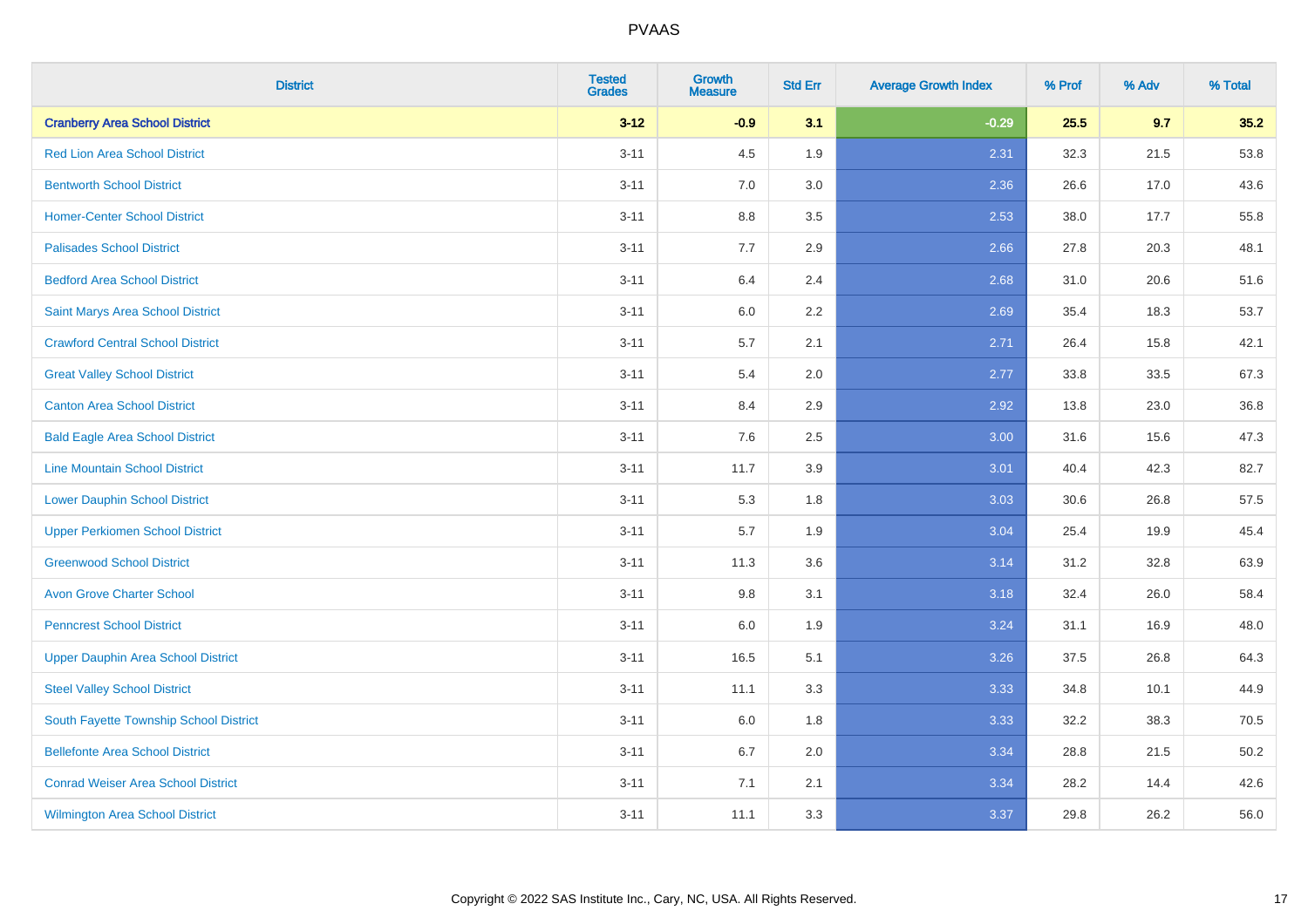| <b>District</b>                                | <b>Tested</b><br><b>Grades</b> | <b>Growth</b><br><b>Measure</b> | <b>Std Err</b> | <b>Average Growth Index</b> | % Prof | % Adv | % Total |
|------------------------------------------------|--------------------------------|---------------------------------|----------------|-----------------------------|--------|-------|---------|
| <b>Cranberry Area School District</b>          | $3 - 12$                       | $-0.9$                          | 3.1            | $-0.29$                     | 25.5   | 9.7   | 35.2    |
| <b>Fairview School District</b>                | $3 - 11$                       | 8.3                             | 2.4            | 3.43                        | 41.9   | 34.9  | 76.7    |
| <b>North Pocono School District</b>            | $3 - 11$                       | 13.1                            | 3.7            | 3.54                        | 31.4   | 33.3  | 64.7    |
| <b>York Suburban School District</b>           | $3 - 11$                       | 7.4                             | 2.1            | 3.55                        | 24.9   | 31.2  | 56.1    |
| Oil City Area School District                  | $3 - 11$                       | 8.6                             | 2.4            | 3.56                        | 29.1   | 13.1  | 42.2    |
| <b>Reading School District</b>                 | $3 - 11$                       | 4.3                             | 1.2            | 3.71                        | 16.8   | 6.0   | 22.8    |
| <b>Spring Cove School District</b>             | $3 - 11$                       | 9.1                             | 2.4            | 3.77                        | 31.8   | 25.4  | 57.1    |
| <b>Hampton Township School District</b>        | $3 - 11$                       | 7.4                             | 2.0            | 3.79                        | 37.9   | 39.2  | 77.0    |
| <b>Hazleton Area School District</b>           | $3 - 11$                       | 6.0                             | 1.6            | 3.85                        | 20.5   | 9.0   | 29.5    |
| <b>Warrior Run School District</b>             | $3 - 11$                       | 10.5                            | 2.7            | 3.86                        | 34.1   | 16.8  | 50.9    |
| <b>Dallas School District</b>                  | $3 - 11$                       | 8.1                             | 2.1            | 3.87                        | 32.4   | 22.4  | 54.8    |
| <b>Phoenixville Area School District</b>       | $3 - 11$                       | 7.3                             | 1.8            | 3.96                        | 32.3   | 27.6  | 59.8    |
| Abington Heights School District               | $3 - 11$                       | $6.7\,$                         | 1.7            | 4.00                        | 33.8   | 31.7  | 65.5    |
| Downingtown Area School District               | $3 - 11$                       | 4.4                             | 1.1            | 4.06                        | 30.1   | 32.0  | 62.2    |
| <b>Ephrata Area School District</b>            | $3 - 11$                       | 6.8                             | 1.7            | 4.08                        | 31.6   | 17.1  | 48.8    |
| <b>Valley View School District</b>             | $3 - 11$                       | 9.3                             | 2.2            | 4.18                        | 26.6   | 23.1  | 49.7    |
| <b>Laurel School District</b>                  | $3 - 11$                       | 13.0                            | 3.1            | 4.19                        | 30.3   | 15.7  | 46.1    |
| Pennsylvania Leadership Charter School         | $3 - 11$                       | 8.0                             | 1.9            | 4.22                        | 33.1   | 27.8  | 60.9    |
| <b>Wallenpaupack Area School District</b>      | $3 - 11$                       | $8.8\,$                         | 2.1            | 4.28                        | 28.5   | 18.9  | 47.4    |
| <b>Coudersport Area School District</b>        | $3 - 11$                       | 14.8                            | 3.4            | 4.33                        | 34.7   | 28.0  | 62.7    |
| <b>Lower Moreland Township School District</b> | $3 - 11$                       | 8.7                             | 2.0            | 4.35                        | 38.2   | 33.2  | 71.4    |
| <b>Pennsbury School District</b>               | $3 - 11$                       | 5.6                             | 1.3            | 4.38                        | 37.7   | 27.7  | 65.4    |
| Northern York County School District           | $3 - 11$                       | 8.4                             | 1.8            | 4.63                        | 24.3   | 23.1  | 47.4    |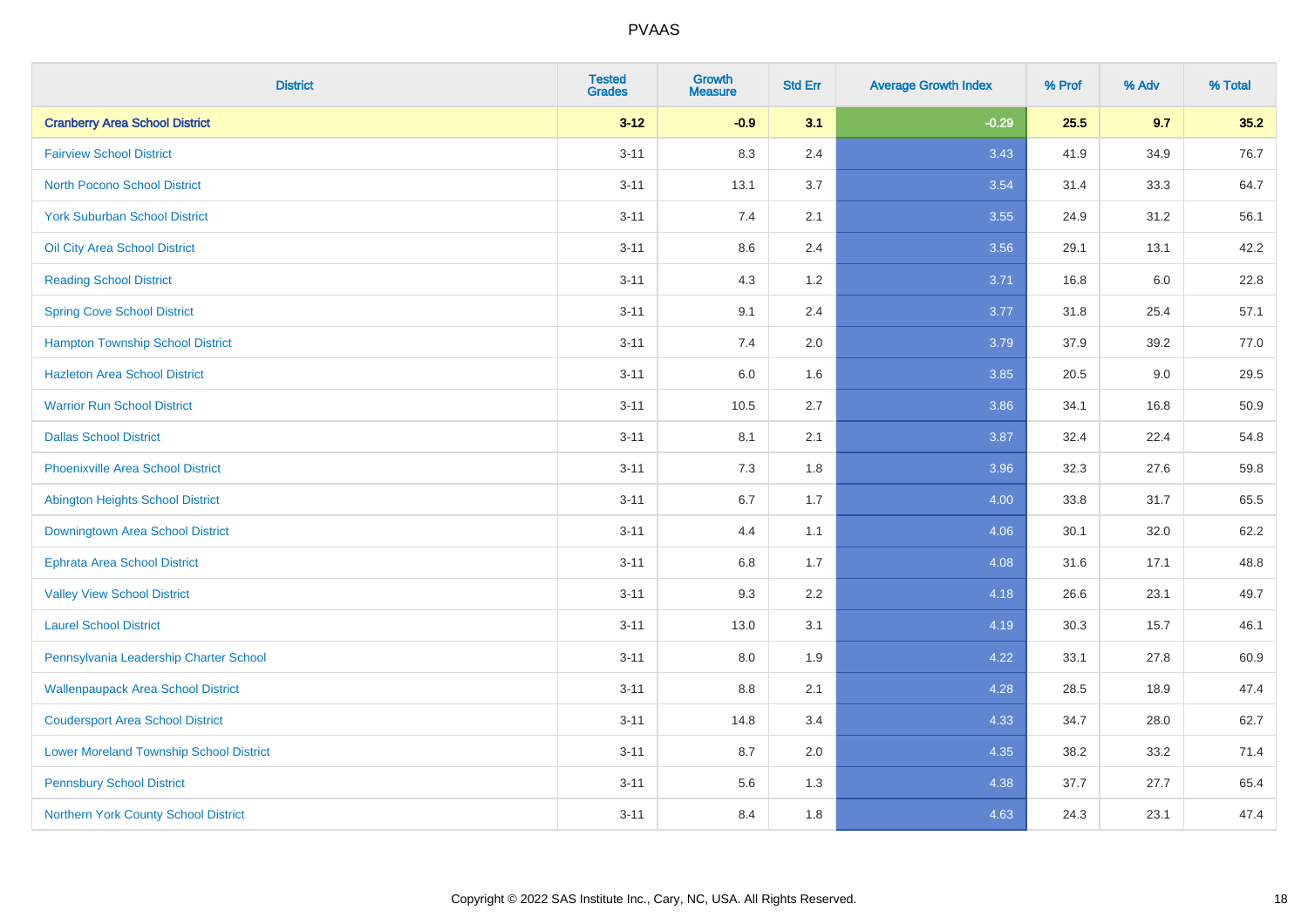| <b>District</b>                              | <b>Tested</b><br><b>Grades</b> | <b>Growth</b><br><b>Measure</b> | <b>Std Err</b> | <b>Average Growth Index</b> | % Prof | % Adv | % Total |
|----------------------------------------------|--------------------------------|---------------------------------|----------------|-----------------------------|--------|-------|---------|
| <b>Cranberry Area School District</b>        | $3 - 12$                       | $-0.9$                          | 3.1            | $-0.29$                     | 25.5   | 9.7   | 35.2    |
| <b>Stroudsburg Area School District</b>      | $3 - 11$                       | 7.5                             | 1.6            | 4.70                        | 30.4   | 18.3  | 48.7    |
| <b>West Perry School District</b>            | $3 - 11$                       | 11.0                            | 2.3            | 4.76                        | 26.9   | 20.5  | 47.4    |
| <b>Lakeland School District</b>              | $3 - 11$                       | 13.3                            | 2.8            | 4.80                        | 22.2   | 21.2  | 43.4    |
| <b>Penn Manor School District</b>            | $3 - 11$                       | 7.1                             | 1.5            | 4.82                        | 26.7   | 20.5  | 47.2    |
| <b>Iroquois School District</b>              | $3 - 11$                       | 13.6                            | 2.8            | 4.83                        | 33.3   | 16.0  | 49.4    |
| <b>Lehighton Area School District</b>        | $3 - 11$                       | 11.4                            | 2.4            | 4.84                        | 30.5   | 24.9  | 55.3    |
| <b>Belle Vernon Area School District</b>     | $3 - 11$                       | 11.1                            | 2.3            | 4.88                        | 31.6   | 25.4  | 57.1    |
| <b>Quaker Valley School District</b>         | $3 - 11$                       | 12.2                            | 2.5            | 4.90                        | 39.5   | 26.4  | 65.9    |
| <b>Berlin Brothersvalley School District</b> | $3 - 11$                       | 19.6                            | 4.0            | 4.93                        | 28.3   | 41.3  | 69.6    |
| <b>West Branch Area School District</b>      | $3 - 11$                       | 17.0                            | 3.3            | 5.20                        | 47.1   | 19.1  | 66.2    |
| <b>Cornwall-Lebanon School District</b>      | $3 - 11$                       | 8.2                             | 1.6            | 5.24                        | 28.0   | 20.5  | 48.6    |
| Lake-Lehman School District                  | $3 - 11$                       | 14.9                            | 2.8            | 5.34                        | 25.8   | 22.5  | 48.3    |
| <b>Pine-Richland School District</b>         | $3 - 11$                       | 9.3                             | 1.7            | 5.56                        | 42.3   | 35.8  | 78.1    |
| <b>Pequea Valley School District</b>         | $3 - 11$                       | 18.0                            | 3.1            | 5.74                        | 29.2   | 37.5  | 66.7    |
| <b>Harbor Creek School District</b>          | $3 - 11$                       | 13.4                            | 2.3            | 5.80                        | 34.5   | 40.7  | 75.2    |
| <b>Punxsutawney Area School District</b>     | $3 - 11$                       | 15.8                            | 2.7            | 5.83                        | 18.6   | 29.0  | 47.6    |
| <b>Indiana Area School District</b>          | $3 - 11$                       | 12.0                            | 2.0            | 5.98                        | 30.0   | 30.4  | 60.3    |
| <b>Agora Cyber Charter School</b>            | $3 - 11$                       | 14.6                            | 2.4            | 6.03                        | 24.7   | 19.5  | 44.2    |
| <b>Franklin Regional School District</b>     | $3 - 11$                       | 11.3                            | 1.8            | 6.13                        | 30.0   | 35.0  | 65.0    |
| <b>Tuscarora School District</b>             | $3 - 11$                       | 13.4                            | 2.2            | 6.20                        | 37.1   | 26.3  | 63.4    |
| <b>Armstrong School District</b>             | $3 - 11$                       | 9.8                             | 1.6            | 6.22                        | 32.8   | 24.6  | 57.4    |
| <b>Cocalico School District</b>              | $3 - 11$                       | 12.3                            | 1.9            | 6.48                        | 28.2   | 32.3  | 60.5    |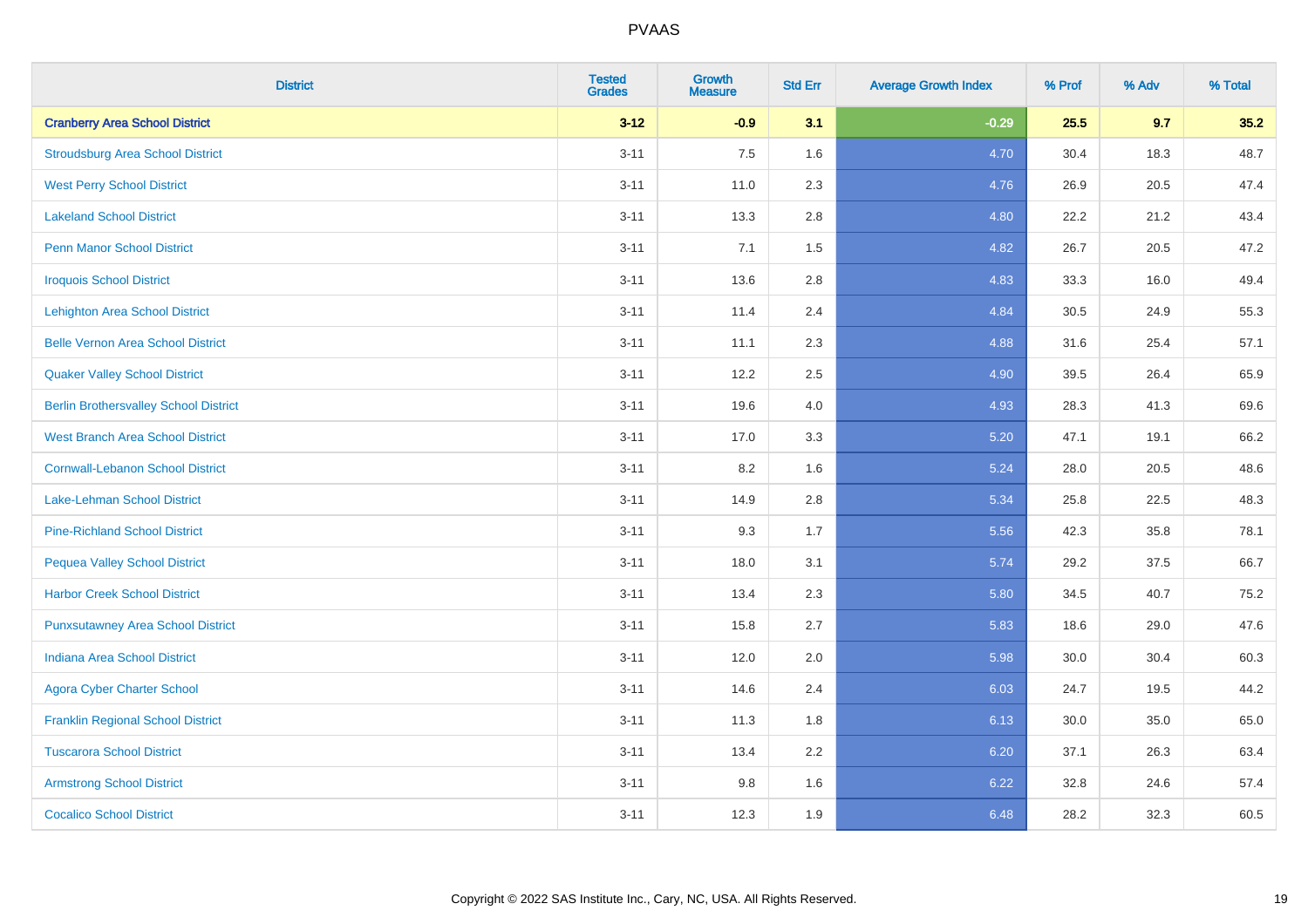| <b>District</b>                               | <b>Tested</b><br><b>Grades</b> | <b>Growth</b><br><b>Measure</b> | <b>Std Err</b> | <b>Average Growth Index</b> | % Prof | % Adv | % Total |
|-----------------------------------------------|--------------------------------|---------------------------------|----------------|-----------------------------|--------|-------|---------|
| <b>Cranberry Area School District</b>         | $3 - 12$                       | $-0.9$                          | 3.1            | $-0.29$                     | 25.5   | 9.7   | 35.2    |
| <b>Manheim Central School District</b>        | $3 - 11$                       | 12.8                            | 2.0            | 6.52                        | 27.8   | 35.4  | 63.2    |
| <b>Neshaminy School District</b>              | $3 - 11$                       | 8.6                             | 1.3            | 6.56                        | 31.3   | 23.9  | 55.2    |
| <b>Millcreek Township School District</b>     | $3 - 11$                       | 9.1                             | 1.4            | 6.61                        | 34.5   | 30.1  | 64.6    |
| <b>Methacton School District</b>              | $3 - 11$                       | 11.0                            | 1.6            | 6.94                        | 36.0   | 33.6  | 69.6    |
| <b>Whitehall-Coplay School District</b>       | $3 - 11$                       | 11.8                            | 1.7            | 7.06                        | 32.3   | 21.7  | 54.0    |
| <b>Upper Merion Area School District</b>      | $3 - 11$                       | 14.0                            | 2.0            | 7.15                        | 34.4   | 32.6  | 67.0    |
| <b>Danville Area School District</b>          | $3 - 11$                       | 18.4                            | 2.6            | 7.19                        | 32.0   | 46.1  | 78.1    |
| <b>Mountain View School District</b>          | $3 - 11$                       | 24.2                            | 3.4            | 7.20                        | 45.8   | 37.3  | 83.0    |
| <b>East Penn School District</b>              | $3 - 11$                       | 8.9                             | 1.2            | 7.61                        | 32.8   | 26.4  | 59.2    |
| <b>Mifflin County School District</b>         | $3 - 11$                       | 12.3                            | 1.6            | 7.69                        | 35.1   | 15.1  | 50.3    |
| <b>Upper Saint Clair School District</b>      | $3 - 11$                       | 13.8                            | 1.8            | 7.86                        | 32.2   | 44.5  | 76.7    |
| <b>Peters Township School District</b>        | $3 - 11$                       | 14.1                            | 1.7            | 8.16                        | 35.2   | 41.6  | 76.8    |
| <b>Saucon Valley School District</b>          | $3 - 11$                       | 18.9                            | 2.2            | 8.48                        | 26.0   | 39.6  | 65.6    |
| Southern York County School District          | $3 - 11$                       | 15.5                            | 1.8            | 8.48                        | 37.6   | 29.2  | 66.8    |
| <b>Marple Newtown School District</b>         | $3 - 11$                       | 20.6                            | 2.3            | 8.95                        | 31.1   | 42.7  | 73.8    |
| Palmyra Area School District                  | $3 - 11$                       | 16.2                            | 1.8            | 9.02                        | 38.8   | 34.0  | 72.8    |
| <b>Unionville-Chadds Ford School District</b> | $3 - 11$                       | 15.8                            | 1.7            | 9.12                        | 31.2   | 48.0  | 79.2    |
| <b>Wayne Highlands School District</b>        | $3 - 11$                       | 22.5                            | 2.5            | 9.16                        | 33.8   | 40.4  | 74.2    |
| Fox Chapel Area School District               | $3 - 11$                       | 17.6                            | 1.9            | 9.47                        | 22.9   | 52.0  | 74.9    |
| <b>Delaware Valley School District</b>        | $3 - 11$                       | 15.7                            | 1.6            | 9.62                        | 36.7   | 32.1  | 68.8    |
| New Hope-Solebury School District             | $3 - 11$                       | 28.8                            | 2.9            | 9.77                        | 31.6   | 50.0  | 81.6    |
| <b>Hempfield School District</b>              | $3 - 11$                       | 13.4                            | 1.3            | 10.53                       | 29.9   | 36.8  | 66.7    |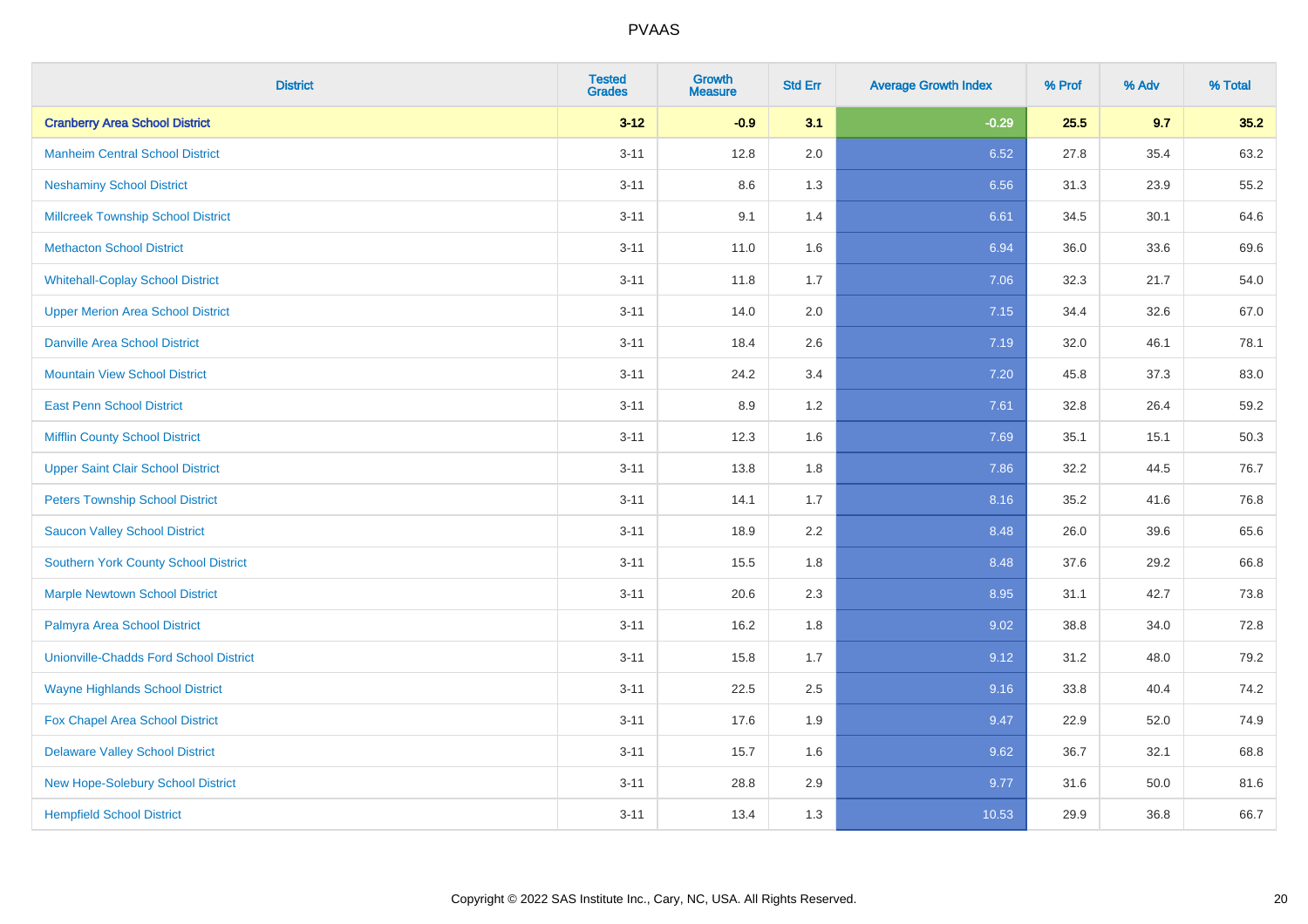| <b>District</b>                           | <b>Tested</b><br><b>Grades</b> | Growth<br><b>Measure</b> | <b>Std Err</b> | <b>Average Growth Index</b> | % Prof | % Adv | % Total |
|-------------------------------------------|--------------------------------|--------------------------|----------------|-----------------------------|--------|-------|---------|
| <b>Cranberry Area School District</b>     | $3 - 12$                       | $-0.9$                   | 3.1            | $-0.29$                     | 25.5   | 9.7   | 35.2    |
| <b>Warwick School District</b>            | $3 - 11$                       | 21.7                     | 1.8            | 11.76                       | 27.7   | 36.3  | 64.0    |
| <b>Littlestown Area School District</b>   | $3 - 11$                       | 28.7                     | 2.4            | 11.83                       | 38.4   | 29.3  | 67.7    |
| <b>Council Rock School District</b>       | $3 - 11$                       | 13.5                     | 1.1            | 12.27                       | 32.0   | 35.4  | 67.4    |
| <b>Souderton Area School District</b>     | $3 - 11$                       | 18.5                     | 1.4            | 12.86                       | 39.2   | 31.2  | 70.4    |
| <b>Colonial School District</b>           | $3 - 11$                       | 22.1                     | 1.6            | 13.55                       | 27.2   | 43.5  | 70.6    |
| <b>Spring-Ford Area School District</b>   | $3 - 11$                       | 16.6                     | 1.2            | 14.02                       | 30.4   | 45.3  | 75.7    |
| <b>Dallastown Area School District</b>    | $3 - 11$                       | 19.9                     | 1.4            | 14.14                       | 36.8   | 34.2  | 71.0    |
| <b>North Allegheny School District</b>    | $3 - 11$                       | 18.0                     | 1.3            | 14.25                       | 30.5   | 42.9  | 73.4    |
| <b>Lower Merion School District</b>       | $3 - 11$                       | 18.9                     | 1.2            | 15.42                       | 29.4   | 48.6  | 78.0    |
| <b>North Penn School District</b>         | $3 - 11$                       | 17.6                     | 1.0            | 17.53                       | 30.8   | 35.7  | 66.4    |
| <b>Central Bucks School District</b>      | $3 - 11$                       | 15.5                     | 0.9            | 17.94                       | 34.8   | 41.4  | 76.2    |
| <b>State College Area School District</b> | $3 - 11$                       | 24.5                     | 1.3            | 18.59                       | 31.9   | 46.9  | 78.8    |
| Norristown Area School District           | $3 - 12$                       | $-25.4$                  | 1.7            | $-15.35$                    | 10.6   | 1.8   | 12.4    |
| Philadelphia City School District         | $3 - 12$                       | $-7.8$                   | $0.6\,$        | $-13.43$                    | 16.4   | 6.5   | 22.9    |
| <b>Allentown City School District</b>     | $3 - 12$                       | $-16.9$                  | 1.4            | $-12.37$                    | 5.9    | 0.4   | 6.3     |
| <b>York City School District</b>          | $3 - 12$                       | $-17.7$                  | 1.8            | $-10.05$                    | 3.2    | 0.7   | 3.9     |
| Ambridge Area School District             | $3 - 12$                       | $-19.4$                  | 2.5            | $-7.64$                     | 23.2   | 5.6   | 28.9    |
| <b>Lancaster School District</b>          | $3-12$                         | $-10.0$                  | 1.4            | $-7.22$                     | 9.0    | 3.9   | 12.8    |
| <b>Hempfield Area School District</b>     | $3-12$                         | $-10.2$                  | 1.6            | $-6.37$                     | 28.1   | 19.2  | 47.3    |
| <b>New Castle Area School District</b>    | $3 - 12$                       | $-13.6$                  | 2.3            | $-5.99$                     | 17.6   | 2.0   | 19.5    |
| <b>West Mifflin Area School District</b>  | $3 - 12$                       | $-11.9$                  | 2.5            | $-4.77$                     | 15.9   | 4.0   | 19.9    |
| <b>Interboro School District</b>          | $3-12$                         | $-8.4$                   | 2.0            | $-4.27$                     | 27.6   | 6.4   | 34.1    |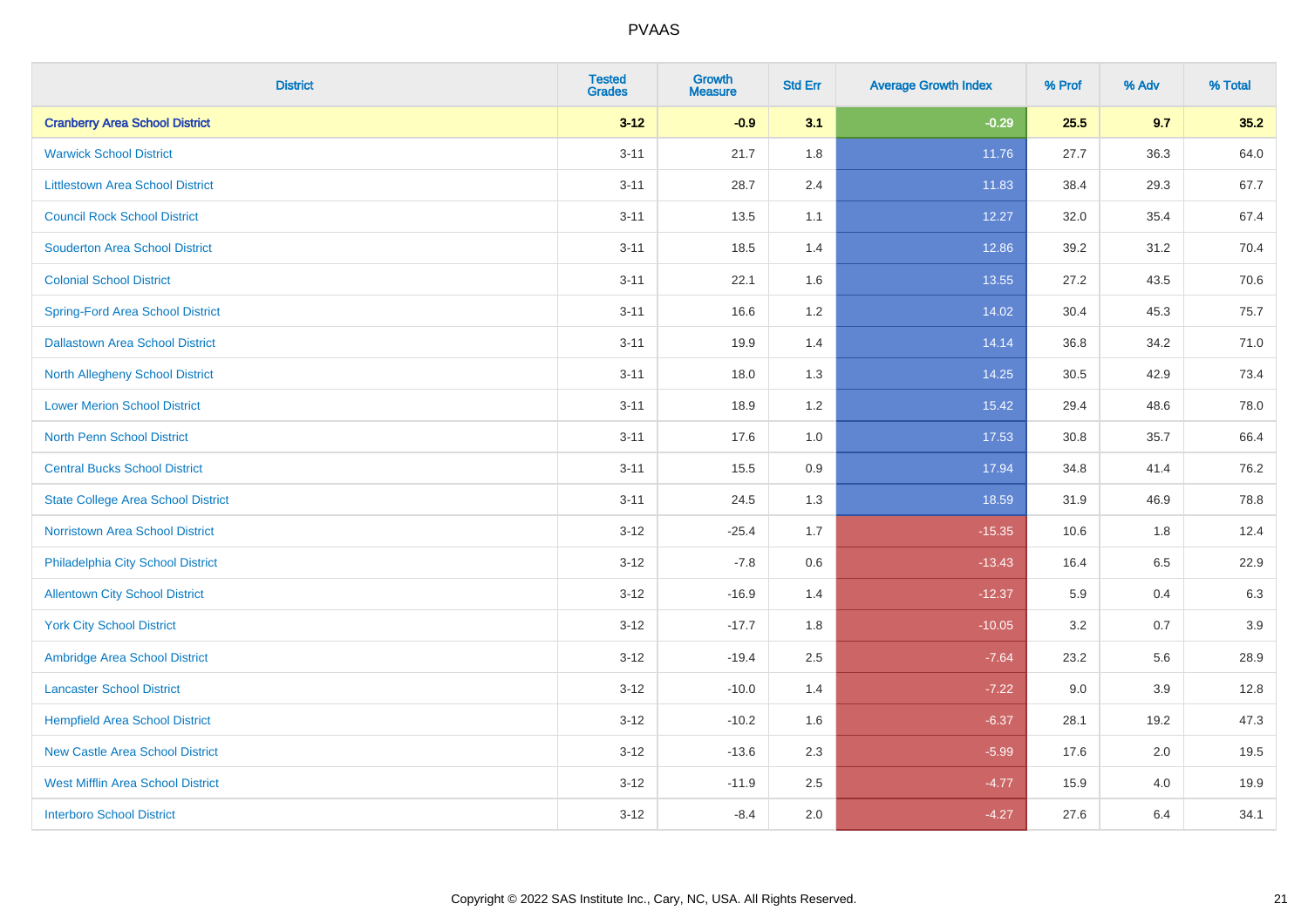| <b>District</b>                                        | <b>Tested</b><br><b>Grades</b> | <b>Growth</b><br><b>Measure</b> | <b>Std Err</b> | <b>Average Growth Index</b> | % Prof | % Adv   | % Total |
|--------------------------------------------------------|--------------------------------|---------------------------------|----------------|-----------------------------|--------|---------|---------|
| <b>Cranberry Area School District</b>                  | $3 - 12$                       | $-0.9$                          | 3.1            | $-0.29$                     | 25.5   | 9.7     | 35.2    |
| <b>Panther Valley School District</b>                  | $3 - 12$                       | $-13.3$                         | 3.2            | $-4.10$                     | 31.5   | 4.1     | 35.6    |
| <b>Scranton School District</b>                        | $3 - 12$                       | $-10.1$                         | 2.5            | $-4.04$                     | 20.0   | 7.7     | 27.7    |
| <b>Tussey Mountain School District</b>                 | $3 - 12$                       | $-13.0$                         | 3.3            | $-3.93$                     | 11.1   | 3.2     | 14.3    |
| <b>Grove City Area School District</b>                 | $3 - 12$                       | $-8.8$                          | 2.3            | $-3.89$                     | 25.6   | 16.4    | 42.0    |
| <b>Old Forge School District</b>                       | $3 - 12$                       | $-11.3$                         | 3.1            | $-3.62$                     | 28.6   | 13.2    | 41.8    |
| <b>West York Area School District</b>                  | $3 - 12$                       | $-9.8$                          | 2.7            | $-3.57$                     | 21.9   | 10.9    | 32.8    |
| <b>Montoursville Area School District</b>              | $3 - 12$                       | $-8.4$                          | 2.6            | $-3.17$                     | 38.8   | 18.2    | 57.0    |
| <b>Erie City School District</b>                       | $3 - 12$                       | $-4.5$                          | 1.4            | $-3.09$                     | 13.4   | 6.7     | 20.1    |
| <b>Quakertown Community School District</b>            | $3-12$                         | $-4.3$                          | 1.5            | $-2.79$                     | 33.8   | 20.1    | 53.8    |
| <b>Clarion-Limestone Area School District</b>          | $3-12$                         | $-10.0$                         | 3.6            | $-2.76$                     | 28.3   | 20.0    | 48.3    |
| Selinsgrove Area School District                       | $3 - 12$                       | $-5.7$                          | 2.1            | $-2.74$                     | 25.4   | 13.9    | 39.2    |
| <b>Turkeyfoot Valley Area School District</b>          | $3 - 12$                       | $-15.4$                         | 5.8            | $-2.66$                     | 3.8    | $3.8\,$ | 7.6     |
| <b>Union City Area School District</b>                 | $3 - 12$                       | $-8.7$                          | 3.3            | $-2.59$                     | 29.7   | 10.9    | 40.6    |
| <b>Greater Nanticoke Area School District</b>          | $3 - 12$                       | $-6.8$                          | 2.6            | $-2.58$                     | 15.2   | 8.9     | 24.1    |
| Catasauqua Area School District                        | $3 - 12$                       | $-7.3$                          | 2.8            | $-2.58$                     | 27.1   | 11.2    | 38.3    |
| Pocono Mountain School District                        | $3 - 12$                       | $-4.3$                          | 1.8            | $-2.43$                     | 35.5   | 17.1    | 52.6    |
| <b>Pottsville Area School District</b>                 | $3 - 12$                       | $-4.9$                          | 2.1            | $-2.36$                     | 21.8   | 7.9     | 29.6    |
| <b>Bristol Borough School District</b>                 | $3-12$                         | $-5.9$                          | 2.9            | $-2.00$                     | 27.8   | 3.3     | 31.1    |
| <b>Lincoln Leadership Academy Charter School</b>       | $3 - 12$                       | $-7.4$                          | 3.7            | $-1.99$                     | 6.4    | 2.1     | 8.5     |
| <b>Chester Charter Scholars Academy Charter School</b> | $3 - 12$                       | $-6.2$                          | 3.3            | $-1.88$                     | 2.2    | 0.0     | 2.2     |
| <b>Twin Valley School District</b>                     | $3 - 12$                       | $-3.2$                          | 1.9            | $-1.68$                     | 38.8   | 19.8    | 58.6    |
| <b>Woodland Hills School District</b>                  | $3-12$                         | $-4.2$                          | 2.5            | $-1.66$                     | 10.1   | 1.4     | 11.5    |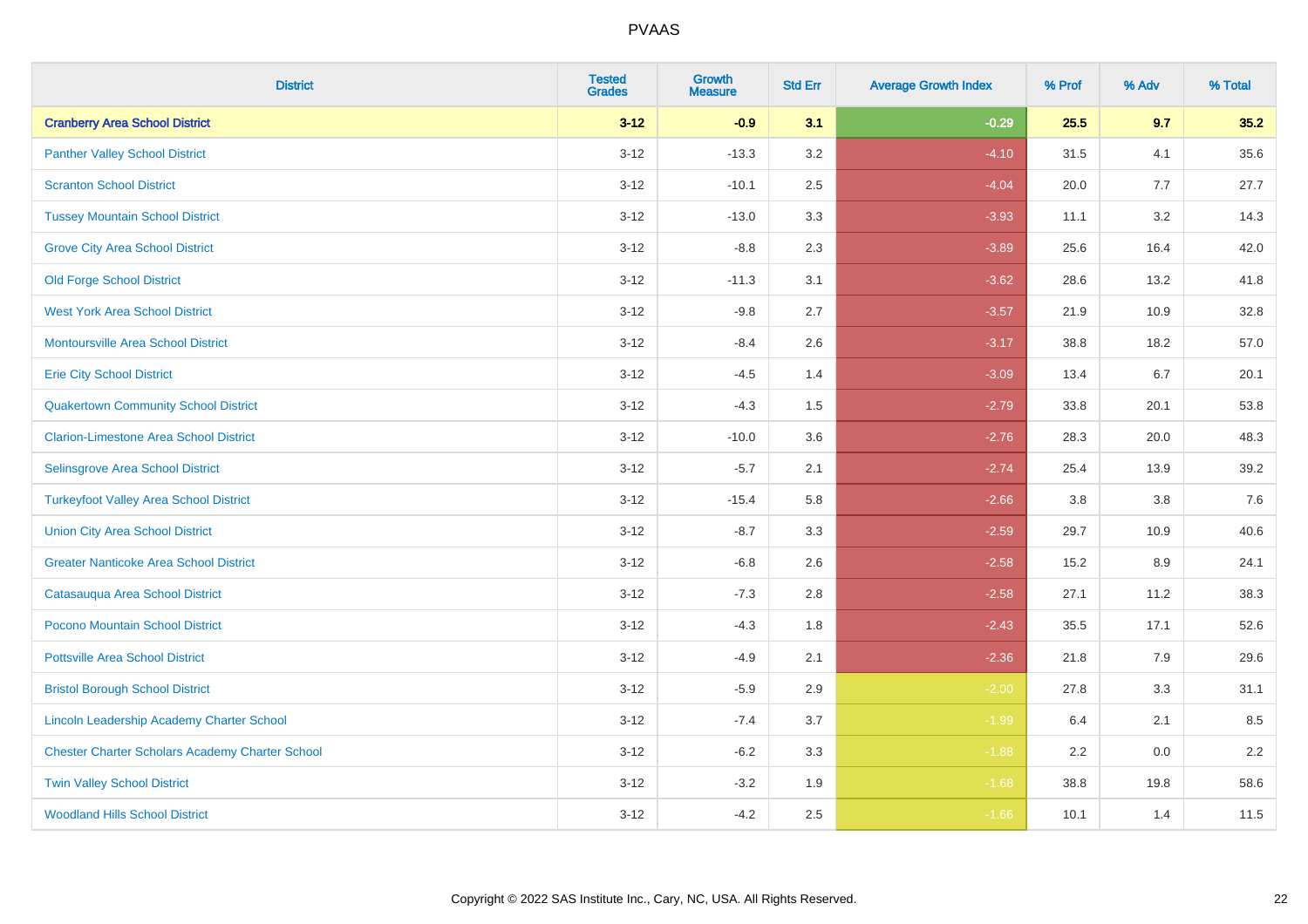| <b>District</b>                                 | <b>Tested</b><br><b>Grades</b> | <b>Growth</b><br><b>Measure</b> | <b>Std Err</b> | <b>Average Growth Index</b> | % Prof | % Adv | % Total |
|-------------------------------------------------|--------------------------------|---------------------------------|----------------|-----------------------------|--------|-------|---------|
| <b>Cranberry Area School District</b>           | $3 - 12$                       | $-0.9$                          | 3.1            | $-0.29$                     | 25.5   | 9.7   | 35.2    |
| <b>Conemaugh Valley School District</b>         | $3 - 12$                       | $-6.3$                          | 4.1            | $-1.54$                     | 23.7   | 5.1   | 28.8    |
| <b>Keystone Education Center Charter School</b> | $3 - 12$                       | $-6.5$                          | 5.1            | $-1.28$                     | 0.0    | 0.0   | 0.0     |
| <b>Millville Area School District</b>           | $3 - 12$                       | $-5.6$                          | 4.4            | $-1.26$                     | 31.4   | 11.4  | 42.9    |
| <b>Cameron County School District</b>           | $3-12$                         | $-5.0$                          | 4.4            | $-1.12$                     | 34.9   | 4.8   | 39.7    |
| <b>Wyomissing Area School District</b>          | $3 - 12$                       | $-2.4$                          | 2.6            | $-0.92$                     | 25.6   | 28.1  | 53.7    |
| <b>Conneaut School District</b>                 | $3 - 12$                       | $-2.3$                          | 2.6            | $-0.91$                     | 27.4   | 9.7   | 37.1    |
| <b>Bradford Area School District</b>            | $3 - 12$                       | $-1.8$                          | 2.3            | $-0.79$                     | 31.2   | 16.7  | 47.9    |
| <b>Roberto Clemente Charter School</b>          | $3 - 12$                       | $-3.3$                          | 4.1            | $-0.79$                     | 22.7   | 4.6   | 27.3    |
| <b>Bangor Area School District</b>              | $3 - 12$                       | $-1.2$                          | 2.0            | $-0.60$                     | 25.8   | 12.7  | 38.5    |
| <b>Penns Manor Area School District</b>         | $3 - 12$                       | $-1.9$                          | 3.5            | $-0.55$                     | 24.2   | 3.8   | 28.0    |
| <b>Forest City Regional School District</b>     | $3-12$                         | $-1.2$                          | 3.6            | $-0.33$                     | 26.5   | 8.2   | 34.7    |
| <b>Columbia Borough School District</b>         | $3 - 12$                       | $-1.1$                          | 3.6            | $-0.31$                     | 17.2   | 1.7   | 19.0    |
| <b>Cranberry Area School District</b>           | $3 - 12$                       | $-0.9$                          | 3.1            | $-0.29$                     | 25.5   | 9.7   | 35.2    |
| Altoona Area School District                    | $3 - 12$                       | 0.1                             | 1.5            | 0.07                        | 29.0   | 13.8  | 42.8    |
| <b>Central Columbia School District</b>         | $3 - 12$                       | 0.3                             | 2.3            | 0.12                        | 25.4   | 37.6  | 63.0    |
| <b>Tulpehocken Area School District</b>         | $3 - 12$                       | 1.0                             | 4.9            | 0.20                        | 11.5   | 23.1  | 34.6    |
| <b>Ridley School District</b>                   | $3 - 12$                       | 0.3                             | 1.6            | 0.21                        | 32.0   | 10.7  | 42.6    |
| <b>Wilson School District</b>                   | $3 - 12$                       | $0.5\,$                         | 1.5            | 0.32                        | 30.4   | 25.5  | 55.9    |
| <b>Avella Area School District</b>              | $3-12$                         | 1.6                             | 4.7            | 0.34                        | 34.8   | 7.2   | 42.0    |
| <b>Annville-Cleona School District</b>          | $3 - 12$                       | 1.1                             | 2.4            | 0.45                        | 34.8   | 13.6  | 48.5    |
| Daniel Boone Area School District               | $3 - 12$                       | $0.9\,$                         | 1.9            | 0.46                        | 28.9   | 22.0  | 51.0    |
| <b>Union School District</b>                    | $3-12$                         | 2.5                             | 3.7            | 0.69                        | 17.9   | 10.4  | 28.4    |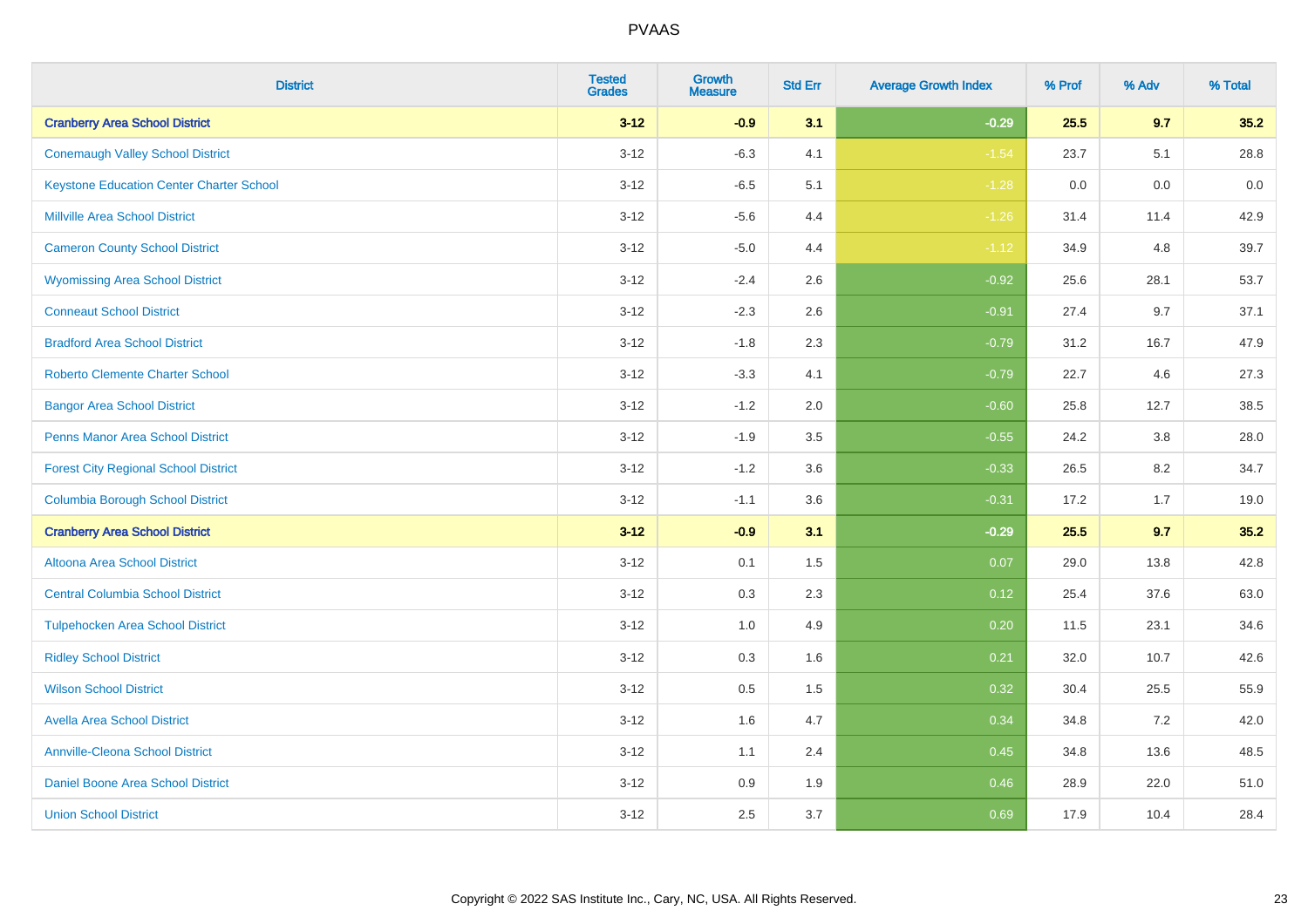| <b>District</b>                                 | <b>Tested</b><br><b>Grades</b> | <b>Growth</b><br><b>Measure</b> | <b>Std Err</b> | <b>Average Growth Index</b> | % Prof | % Adv   | % Total |
|-------------------------------------------------|--------------------------------|---------------------------------|----------------|-----------------------------|--------|---------|---------|
| <b>Cranberry Area School District</b>           | $3 - 12$                       | $-0.9$                          | 3.1            | $-0.29$                     | 25.5   | 9.7     | 35.2    |
| <b>North Clarion County School District</b>     | $3 - 12$                       | 3.4                             | 4.1            | 0.83                        | 45.0   | 18.8    | 63.8    |
| <b>Pottstown School District</b>                | $3 - 12$                       | 2.0                             | 2.2            | 0.88                        | 19.4   | 6.2     | 25.6    |
| <b>Eastern Lancaster County School District</b> | $3 - 12$                       | 2.9                             | 3.2            | 0.91                        | 35.2   | 36.4    | 71.6    |
| <b>Brownsville Area School District</b>         | $3 - 12$                       | 3.9                             | 3.8            | 1.04                        | 22.0   | 8.5     | 30.5    |
| People For People Charter School                | $3 - 12$                       | 6.4                             | 5.6            | 1.15                        | 2.4    | 0.0     | 2.4     |
| <b>Newport School District</b>                  | $3 - 12$                       | 3.8                             | 3.3            | 1.17                        | 38.8   | 10.4    | 49.2    |
| <b>Upper Dublin School District</b>             | $3 - 12$                       | 2.1                             | 1.8            | 1.19                        | 34.7   | 30.0    | 64.7    |
| <b>Purchase Line School District</b>            | $3 - 12$                       | 4.3                             | 3.3            | 1.30                        | 32.3   | $9.0\,$ | 41.4    |
| <b>Chestnut Ridge School District</b>           | $3 - 12$                       | 4.0                             | 2.9            | 1.38                        | 33.2   | 11.0    | 44.2    |
| <b>Conemaugh Township Area School District</b>  | $3 - 12$                       | 4.8                             | 3.5            | 1.39                        | 30.9   | 27.8    | 58.8    |
| Susquehanna Township School District            | $3 - 12$                       | 3.9                             | 2.7            | 1.45                        | 19.0   | 13.1    | 32.0    |
| <b>Northern Potter School District</b>          | $3 - 12$                       | 6.8                             | 4.6            | 1.48                        | 30.6   | 11.1    | 41.7    |
| <b>South Western School District</b>            | $3 - 12$                       | 2.5                             | 1.7            | 1.48                        | 36.2   | 19.7    | 55.9    |
| <b>Smethport Area School District</b>           | $3 - 12$                       | 5.8                             | 3.8            | 1.52                        | 24.6   | 20.0    | 44.6    |
| <b>Waynesboro Area School District</b>          | $3 - 12$                       | 3.0                             | 1.8            | 1.67                        | 26.0   | 23.5    | 49.5    |
| <b>West Shore School District</b>               | $3 - 12$                       | 2.2                             | 1.3            | 1.68                        | 31.8   | 15.2    | 47.1    |
| <b>Wyalusing Area School District</b>           | $3 - 12$                       | 5.7                             | 3.2            | 1.78                        | 38.6   | 12.9    | 51.4    |
| <b>Oswayo Valley School District</b>            | $3 - 12$                       | 9.9                             | 5.1            | 1.93                        | 26.5   | 44.1    | 70.6    |
| Pennsylvania Distance Learning Charter School   | $3 - 12$                       | 6.8                             | 3.4            | 1.99                        | 19.8   | 6.2     | 25.9    |
| <b>Mckeesport Area School District</b>          | $3 - 12$                       | 4.6                             | 2.2            | 2.14                        | 21.1   | 4.4     | 25.5    |
| Northern Lehigh School District                 | $3-12$                         | 6.1                             | 2.5            | 2.42                        | 21.4   | 18.0    | 39.3    |
| Northern Tioga School District                  | $3 - 12$                       | 6.8                             | 2.6            | 2.64                        | 25.0   | 16.9    | 41.9    |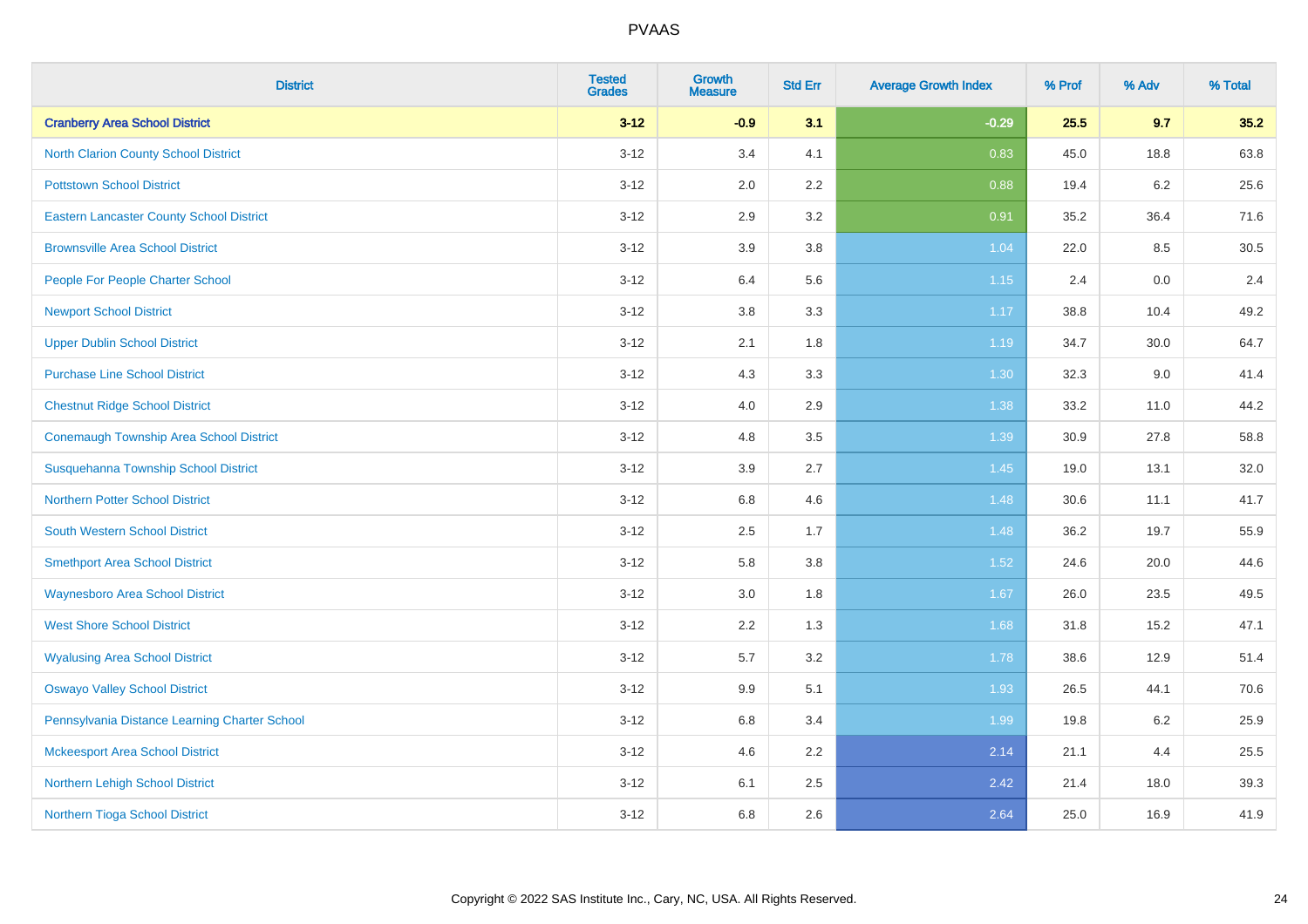| <b>District</b>                           | <b>Tested</b><br><b>Grades</b> | <b>Growth</b><br><b>Measure</b> | <b>Std Err</b> | <b>Average Growth Index</b> | % Prof | % Adv | % Total |
|-------------------------------------------|--------------------------------|---------------------------------|----------------|-----------------------------|--------|-------|---------|
| <b>Cranberry Area School District</b>     | $3 - 12$                       | $-0.9$                          | 3.1            | $-0.29$                     | 25.5   | 9.7   | 35.2    |
| <b>Tamaqua Area School District</b>       | $3 - 12$                       | 6.5                             | 2.4            | 2.72                        | 34.3   | 17.5  | 51.8    |
| <b>Donegal School District</b>            | $3 - 12$                       | 5.9                             | 2.2            | 2.72                        | 34.1   | 23.1  | 57.2    |
| <b>Apollo-Ridge School District</b>       | $3 - 12$                       | 9.5                             | 3.0            | 3.23                        | 34.0   | 9.4   | 43.4    |
| <b>Kutztown Area School District</b>      | $3 - 12$                       | 9.3                             | 2.8            | 3.34                        | 38.5   | 14.6  | 53.2    |
| <b>William Penn School District</b>       | $3 - 12$                       | 7.0                             | 1.9            | 3.61                        | 14.0   | 7.2   | 21.3    |
| <b>Dover Area School District</b>         | $3 - 12$                       | 7.1                             | 1.9            | 3.78                        | 33.0   | 18.7  | 51.7    |
| <b>Juniata County School District</b>     | $3 - 12$                       | 7.7                             | 2.0            | 3.81                        | 22.9   | 18.9  | 41.8    |
| <b>Radnor Township School District</b>    | $3 - 12$                       | 7.5                             | 1.9            | 4.03                        | 33.0   | 38.3  | 71.3    |
| <b>Elizabethtown Area School District</b> | $3 - 12$                       | 7.1                             | 1.7            | 4.19                        | 36.4   | 27.6  | 64.0    |
| <b>West Allegheny School District</b>     | $3-12$                         | 8.6                             | 2.0            | 4.34                        | 37.3   | 27.2  | 64.5    |
| <b>Conewago Valley School District</b>    | $3-12$                         | 7.6                             | 1.7            | 4.46                        | 41.3   | 19.4  | 60.6    |
| <b>Easton Area School District</b>        | $3 - 12$                       | 6.3                             | 1.3            | 4.91                        | 24.1   | 13.0  | 37.1    |
| Pen Argyl Area School District            | $3 - 12$                       | 12.8                            | 2.5            | 5.10                        | 28.5   | 23.8  | 52.3    |
| Penns Valley Area School District         | $3 - 12$                       | 14.1                            | 2.6            | 5.33                        | 29.6   | 23.3  | 52.9    |
| <b>Hermitage School District</b>          | $3 - 12$                       | 14.0                            | 2.5            | 5.59                        | 34.0   | 27.0  | 61.0    |
| <b>Lampeter-Strasburg School District</b> | $3 - 12$                       | 11.0                            | 1.9            | 5.69                        | 35.4   | 32.3  | 67.7    |
| <b>Camp Hill School District</b>          | $3 - 12$                       | 20.7                            | 2.9            | 7.00                        | 32.3   | 41.4  | 73.7    |
| <b>Manheim Township School District</b>   | $3 - 12$                       | 10.9                            | 1.5            | 7.51                        | 30.9   | 31.0  | 61.9    |
| <b>Upper Darby School District</b>        | $3 - 12$                       | 11.2                            | 1.4            | 8.28                        | 23.8   | 11.8  | 35.6    |
| <b>Central York School District</b>       | $3 - 12$                       | 12.9                            | 1.5            | 8.64                        | 31.4   | 24.1  | 55.5    |
| <b>Loyalsock Township School District</b> | $3-12$                         | 26.7                            | 2.7            | 9.92                        | 36.8   | 35.1  | 71.9    |
| <b>Tyrone Area School District</b>        | $3 - 12$                       | 29.2                            | 2.3            | 12.86                       | 36.6   | 29.1  | 65.7    |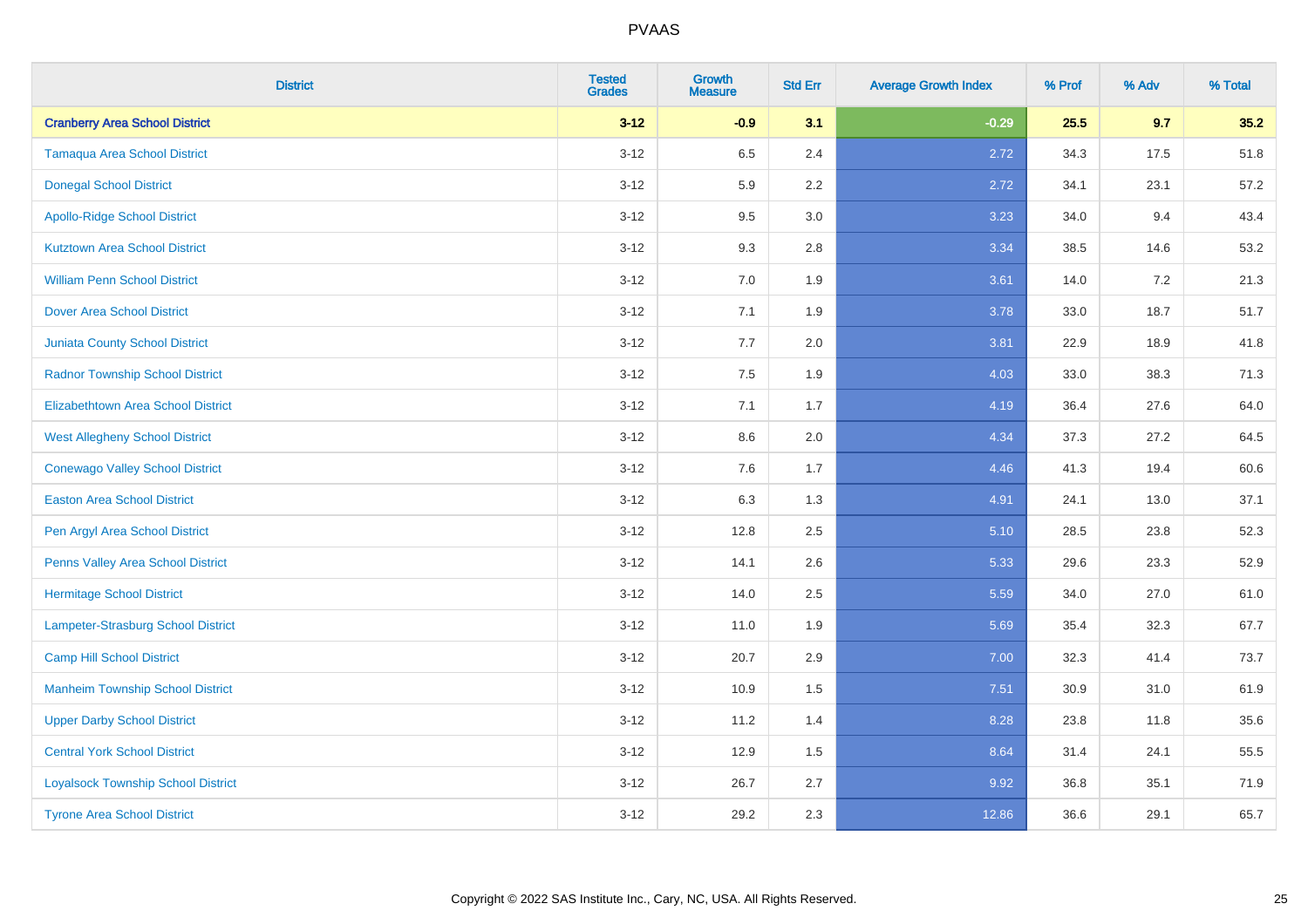| <b>District</b>                                                       | <b>Tested</b><br><b>Grades</b> | <b>Growth</b><br><b>Measure</b> | <b>Std Err</b> | <b>Average Growth Index</b> | % Prof | % Adv | % Total |
|-----------------------------------------------------------------------|--------------------------------|---------------------------------|----------------|-----------------------------|--------|-------|---------|
| <b>Cranberry Area School District</b>                                 | $3 - 12$                       | $-0.9$                          | 3.1            | $-0.29$                     | 25.5   | 9.7   | 35.2    |
| <b>Cumberland Valley School District</b>                              | $3 - 12$                       | 18.6                            | 1.2            | 15.79                       | 31.3   | 39.2  | 70.5    |
| <b>Environmental Charter School At Frick Park</b>                     | $3-9$                          | $-6.2$                          | 3.7            | $-1.67$                     | 25.9   | 3.4   | 29.3    |
| Esperanza Academy Charter School                                      | $4 - 11$                       | 2.1                             | 2.1            | 1.01                        | 14.2   | 3.6   | 17.8    |
| <b>Mastery Charter School - Pickett Campus</b>                        | $6 - 10$                       | 2.7                             | 4.2            | 0.65                        | 20.6   | 0.0   | 20.6    |
| <b>Innovative Arts Academy Charter School</b>                         | $6 - 11$                       | $-7.2$                          | 2.5            | $-2.83$                     | 2.0    | 0.0   | 2.0     |
| La Academia Partnership Charter School                                | $6 - 11$                       | $-15.5$                         | 5.7            | $-2.70$                     | 2.3    | 0.0   | 2.3     |
| Perseus House Charter School Of Excellence                            | $6 - 11$                       | $-6.4$                          | 2.6            | $-2.50$                     | 0.9    | 0.0   | 0.9     |
| Urban Pathways 6-12 Charter School                                    | $6 - 11$                       | $-4.1$                          | 5.7            | $-0.72$                     | 0.0    | 0.0   | $0.0\,$ |
| <b>Evergreen Community Charter School</b>                             | $6 - 11$                       | $-1.1$                          | 4.7            | $-0.23$                     | 34.6   | 26.9  | 61.5    |
| Boys Latin Of Philadelphia Charter School                             | $6 - 12$                       | $-8.0$                          | 2.7            | $-3.02$                     | 1.4    | 0.0   | 1.4     |
| Center For Student Learning Charter School At Pennsbury               | $6 - 12$                       | $-3.3$                          | 6.0            | $-0.55$                     | 23.1   | 0.0   | 23.1    |
| Dr Robert Ketterer Charter School Inc                                 | $6 - 12$                       | 7.1                             | 4.3            | 1.66                        | 7.3    | 1.7   | 9.0     |
| 21st Century Cyber Charter School                                     | $6 - 12$                       | 6.6                             | 2.1            | 3.16                        | 29.0   | 21.8  | 50.8    |
| <b>Mastery Charter School - Gratz Campus</b>                          | $7 - 10$                       | $-9.5$                          | 4.6            | $-2.09$                     | 0.0    | 3.4   | 3.4     |
| Mastery Charter School - Shoemaker Campus                             | $7 - 10$                       | $-2.3$                          | 2.8            | $-0.81$                     | 10.1   | 3.7   | 13.8    |
| <b>Lincoln Park Performing Arts Charter School</b>                    | $7 - 11$                       | $-14.9$                         | 2.7            | $-5.45$                     | 39.3   | 8.9   | 48.2    |
| <b>Achievement House Charter School</b>                               | $7 - 11$                       | $-8.2$                          | 3.6            | $-2.28$                     | 16.7   | 2.8   | 19.4    |
| <b>Mastery Charter High School-Lenfest Campus</b>                     | $7 - 11$                       | $-1.8$                          | 5.8            | $-0.30$                     | 26.3   | 0.0   | 26.3    |
| <b>West Side CTC</b>                                                  | $9 - 10$                       | $-32.0$                         | 3.9            | $-8.16$                     | 5.9    | 0.0   | 5.9     |
| Lehigh Valley Charter High School For The Arts                        | $9 - 10$                       | $-11.8$                         | 2.5            | $-4.76$                     | 28.9   | 5.7   | 34.6    |
| <b>Columbia-Montour AVTS</b>                                          | $9 - 10$                       | $-7.1$                          | 2.8            | $-2.52$                     | 19.5   | 3.2   | 22.7    |
| Preparatory Charter School Of Mathematics, Science, Tech, And Careers | $9 - 10$                       | $-5.1$                          | 2.5            | $-2.03$                     | 6.3    | 1.4   | 7.7     |